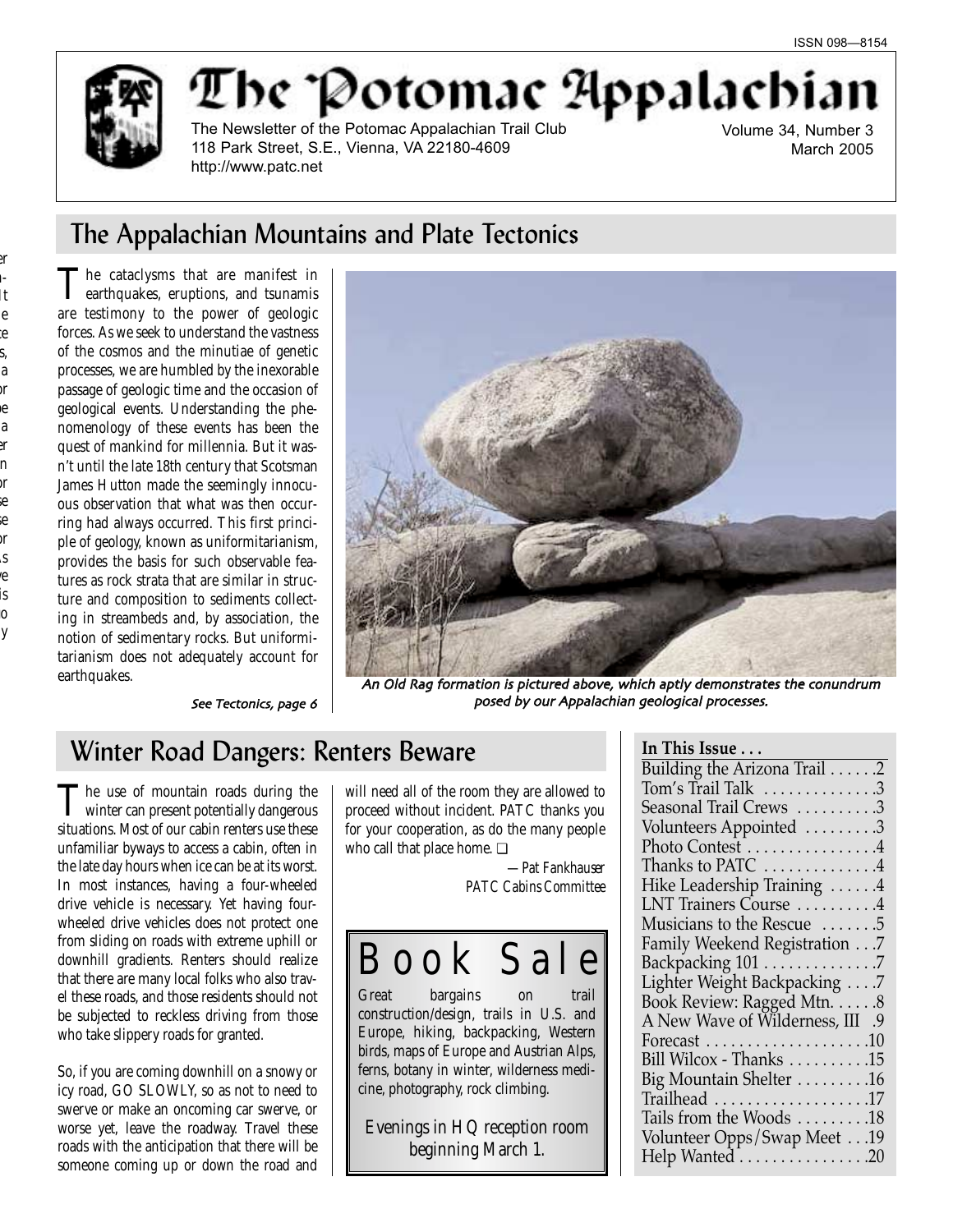## Council Fire

The Potomac Appalachian Trail Club's regularly scheduled Council meeting was held at Club Headquarters on Jan. 11, 2005. President Tom Johnson announced that the ExCom had appointed several committees and chairs: Larry Marcoux has been appointed as the risk management chair; a constitutional revision committee was appointed with chair Bob Nelson and five other people – whose recommendations will be brought before Council; Gerhard Salinger is chair of Bears Den Management committee; Lloyd MacAskill will chair a new (as yet unnamed) trail that will run 2,000 miles north and south; Mickey McDermott is the new treasurer with Tim Hanlon appointed as vice treasurer. Tom also said that PATC will have 27 votes at the upcoming ATC General Member meeting and asked that PATC members planning to attend the conference let him know so that they can be declared as official club voting members.

## **Finance**

Treasurer Mickey McDermott said that due to computer problems, he didn't have a current monthly report and would be mailing out one when the computers were back up. Then Mickey made, and the Council approved, a motion to appoint Gerhard Salinger to the Endowment Committee for the remaining portion of Bob Patelunas' term until June. Council also approved Mickey's motion that PATC check-signing authority be authorized for five members: Tom Johnson, Bruce Glendening, Lee



Sheaffer, Gerhard Salinger, and Mickey McDermott. The expectation is that checks could then be signed within 72 hours.

## **Trails and Lands**

Council approved a motion submitted by Walt Smith establishing the Tuscarora Trail Goals and Standards. Walt said this would be the basis of a management plan – to be brought before Council – similar to the AT plan. Supervisor of Trails Liles Creighton pointed out that the Tuscarora Trail is a major commitment for PATC; Tom said Tuscarora Trail will be part of the new unnamed trail.

The Council approved a motion authorizing membership in the West Virginia Highlands Conservancy. Of the organizations considered, this was found to most closely mirror PATC's objectives. The treasurer had been asked to come up with a list of organizations PATC belongs to and a proposed criteria for such memberships.

Liles reported that the Outdoor and District Manager Potomac Heritage Trail – George Washington Memorial Park meeting was well run by Overseer Bruce Glendening (the new vice president of operations.)

*Chainsaw training classes:* SNP will hold chainsaw training classes, with 15 people per class. Greenbrier State Park ATC will schedule one in the fall with five slots for PATC. Liles said that recertification is PATC's highest priority (SNP now requires all chainsaw operators to be certified). District managers, crew leaders, tract managers, and shelter overseers will all be required to have certification in order to use chainsaws on their PATC territories.

Liles said there is a need for a clubwide chainsaw policy to reduce club liability and volunteered to draft such a policy. PATC will meet with the SNP district managers on Jan. 29 and GWNF personnel on Feb. 26.

*Supervisor of Land Management:* Chris Mangold reported there would be a tract management meeting Jan. 22 at PATC Headquarters. There is a conservation easement available in Madison County for \$80K.

Karen Brown reported on the Hauvermale timber cutting: She was waiting for a timber company to respond. Chris reported on the Aughwick Creek Cabin in West Carlisle, Pa., Rte. 30 rerouting effort and received the

### See Council, page 9

## HOW TO CONTACT US: HEADQUARTERS, SALES, CABIN RESERVATIONS, AND MEMBERSHIP INFORMATION

Address: 118 Park Street, S.E., Vienna, VA 22180 Hours: Monday through Thursday, 7:00 p.m. to 9:00 p.m.<br>Phone #: 703/242-0315 **Phone** #: 703/242-0315

24-hr. Activities Tape #: 703/242-0965

and Thursday and Friday 12 noon to 2 p.m.<br>Facsimile #: 703/242-0968

To receive an information packet: Extension 10 Club e-mail: info@patc.net

Club President (leave a message), Tom Johnson: Extension 40 World Wide Web URL: www.patc.net

## STAFF: DURING REGULAR BUSINESS HOURS

Director of Administration: Wilson Riley (Ext. 11) e-mail: Wriley@patc.net Trails Management Coordinator: Heidi Forrest (Ext. 12) e-mail: hforrest@patc.net Business Manager: Monica Clark (Ext. 15) e-mail: mclark@patc.net Membership/Cabin Coordinator: Pat Fankhauser (Ext. 17) e-mail: pfankhauser@patc.net Sales Coordinator: Maureen Estes (Ext. 19) e-mail: mestes@patc.net

## *Potomac Appalachian*

**Chief Editor:** Linda Shannon-Beaver, PA@patc.net **Features Editor:** Joanne Erickson **Forecast Editor:** Vince Ferrari, PA-Forecast@patc.net

## Club Officers and chairs contact info:

www.patc.net/about/contact.html or call the main club phone number. Contact list published twice annually in the PA.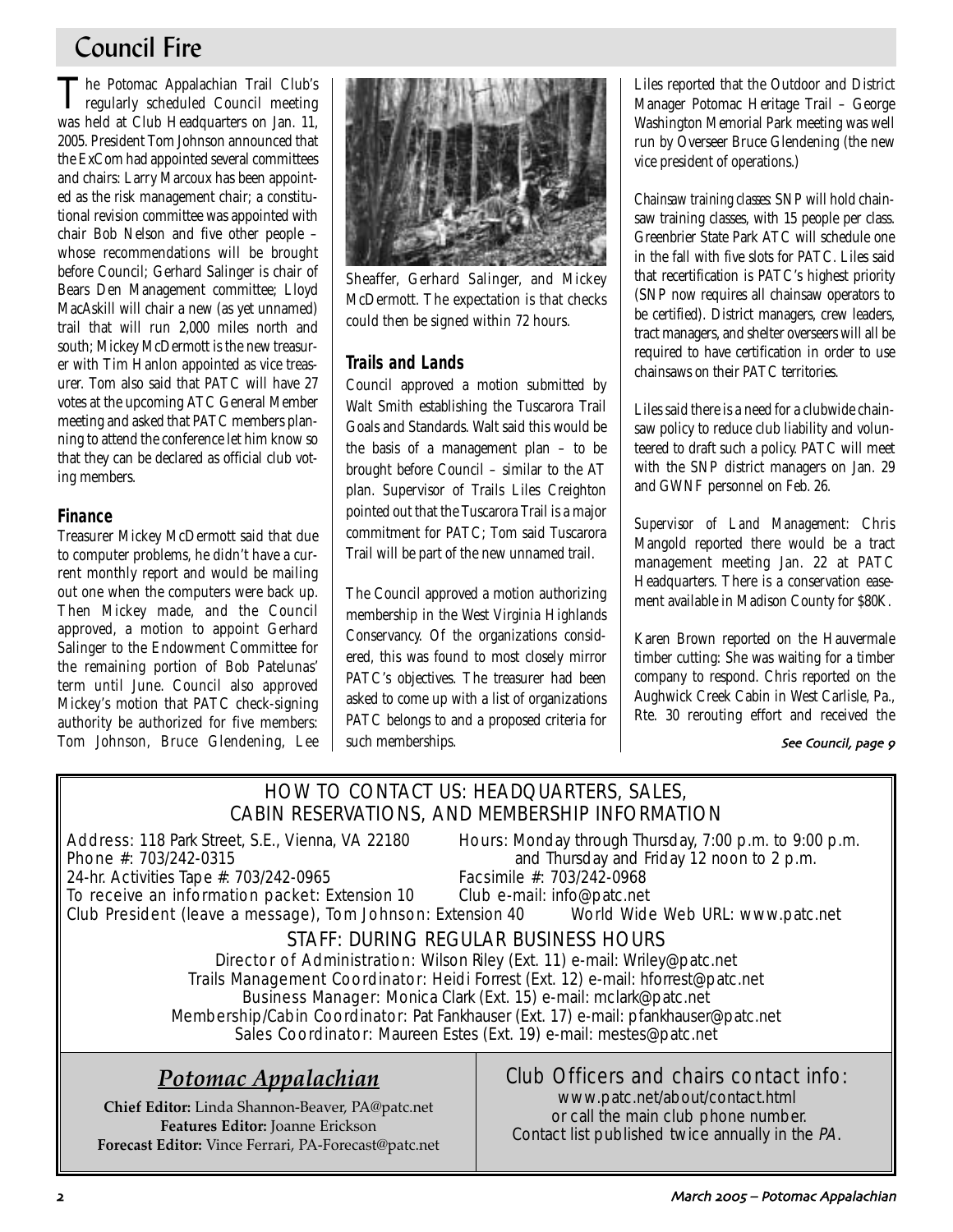## Tom's Trail Talk – Go Out and Recruit Someone!

**Dear Volunteers:**<br>**T** ast December we realized that the current Last December we realized that the current (2004) year was running a substantial deficit, and we had projected an even larger deficit for 2005. So we did something that we had never done before: we mailed a Christmas appeal to volunteers who had given money in the past. Within a month a hasty a mailing to about 400 volunteers had already netted over \$14,000, an unexpectedly generous outpouring. Thanks to everyone who contributed. (Had we known that PATC members felt so strongly about the club's financial solvency, we would have contacted a larger group.)

Let me explain why this is important to hikers. PATC has embarked on a long-term project to protect the Tuscarora Trail. About 1/6 of the Tuscarora crosses private land, and the club must either obtain easements for permission to cross, or purchase the land. Further, another 1/6 is on roads, and we are trying to relocate those portions to nearby land parcels. We will be allocating a portion of the profits from our endowment each year to buy land (either easements or fee simple) for the Tuscarora protection project. Whenever we draw money from the endowment to pay the light bill, that money cannot go toward trail protection. So your contributions are critical to our forward momentum.

What have we been doing with our acquisition money? Much of the effort has been concentrated in Pennsylvania. Over the past year

## **Seasonal Trail Crews**

PATC provides six one-week sessions for trail work in SNP and four one-week work sessions for trail work to the Forest Service. These seasonal work periods are challenging, but result in friendships and gratification to those who take part. If you are up to it, this is just the thing for you.

The first three SNP sessions will be in May, during the first three weeks of the month. The first two for the Forest Service (Massarock Crew) will be in the first two weeks of June. You are encouraged to sign up and get involved. For an application, go to www.patc.net/volunteer/crew05.html. There is additional information at this Web site or call Heidi Forrest, Trail Coordinator, 703/242-0315, ext 12.

the North Chapter has embarked on a major land-acquisition effort to protect the Tuscarora. The most recent acquisition was a magnificent 54-acre tract north of Cowans Gap in Pennsylvania. We plan to build a cabin on the tract to provide the chapter with a trail center. The North Chapter land committee, headed by Jim Peterson, has also acquired land farther south in the area where U.S. 30 crosses Tuscarora Mountain, and the chapter has already rerouted large portions of the trail off of roads. Volunteers have also built a new shelter in that immediate vicinity. Farther south in West Virginia and Virginia, former president Walt Smith is working on some easements and potential purchases that will protect the trail and get it off roads.

Back to our budget deficit. The best solution for budget deficits is membership growth. This fuels everything the club does, and is the key to success. So what can you do? Can you convince someone to join PATC? Can you give a membership to someone every year? If every active volunteer brought one person into the club each year, we would begin growing again.

Become an advocate for the club, and recruit as many people as you can. Keep a club membership brochure in your pack. This is a great club. It is doing good work. Go out and recruit people to the cause. I will thank you, and so will the Tuscarora Trail. ❏



*—Tom Johnson*

# Volunteers - Appointed in January

Hop Long  $\sum_{k=1}^{\infty}$  Ford Mine Trail

Melodie O Hanlon, Co-overseer Tuscarora Trail - C&O to Ruth

Bette Dzamba, Co-overseer Wildcat Ridge Trail David Sellers, Co-overseer Wildcat Ridge Trail

Andy Rivers  $\gg$  Robertson Mountain Trail John Hayward  $\sqrt[4]{\bullet}$  Massanutten Trail - 7-Bar-None Trail to Bear Trap Trail John Hedrick, Co-overseer **AT** - Jenkins Gap to Hogwallow Gap Frank Lilley, Co-overseer Rocky Mt. Run Trail - Big Run Portal Trail to Rocky Mt.-Brown Mt. Tr. Patrick Laughner, Co-overseer Tuscarora Trail - C&O to Ruth Morris Forest Morris Forest Mike Capraro, Co-overseer Dickey Ridge Trail - Front Royal Entrance Station to MP 2.1 Susan Musante, Co-overseer Dickey Ridge Trail - Front Royal Entrance Station to MP 2.1

### Potomac Appalachian – March !!" '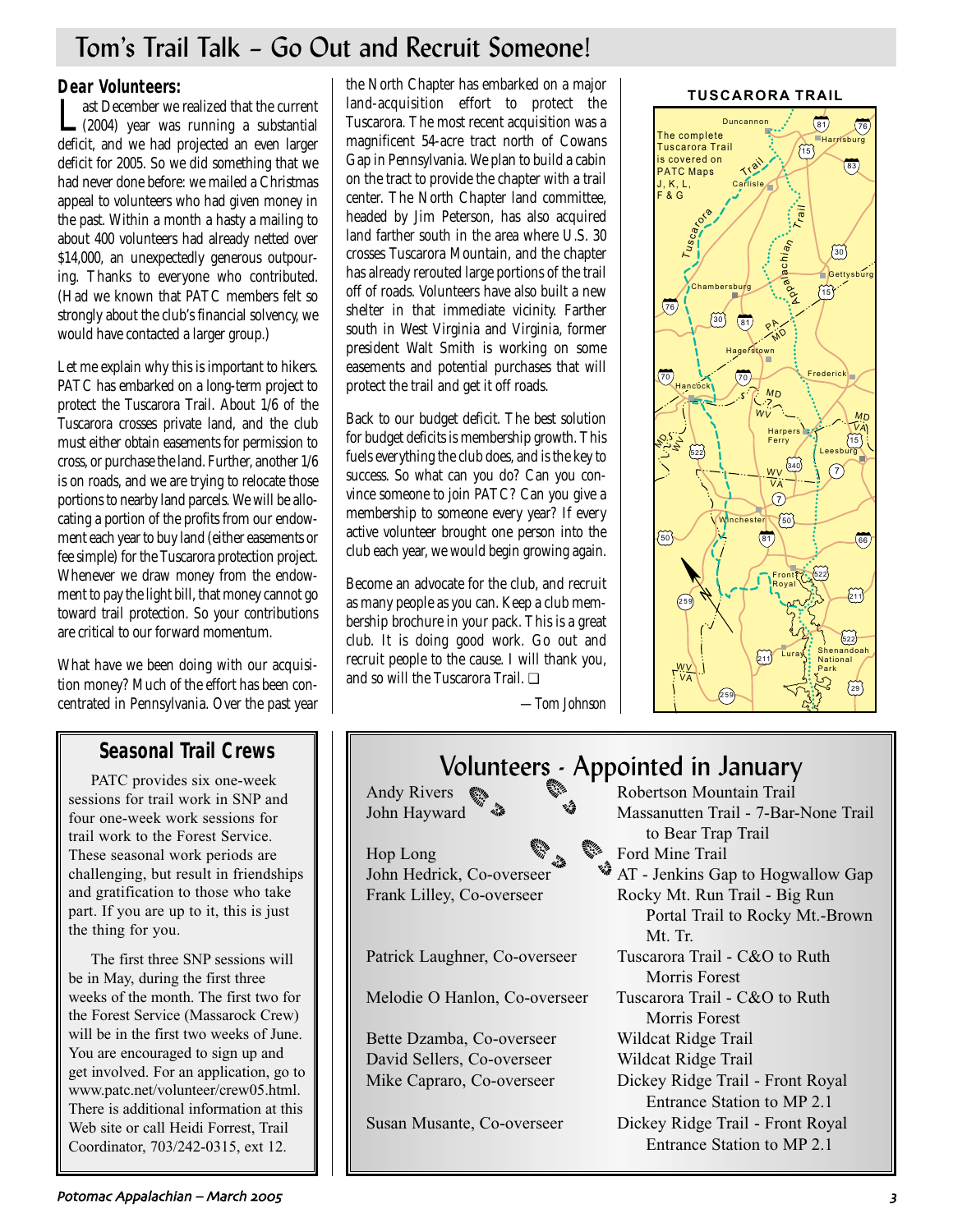## Would You Like YOUR Photo on PATC's New Membership Brochure?

The Membership Committee is in need of photos to use in the development of our new membership brochure. This is the perfect opportunity for YOU to showcase your talent. We are looking for photos encompassing the diversity of PATC activities and volunteerism such as: 1.) trail crew action photos, 2.) hikers along the AT, 3.) shelter crew action photos, 4.) cabin crew action photos, or 5.) family hiking/cabining photos.

Selected photos will be displayed at our annual meeting this November, AND the individual who took any of the photos chosen will get a gift certificate redeemable in the PATC Store.

You can scan an old photo or get out and produce something brand new. Qualifications are that they have to be digital photos and delivered on CD to PATC Headquarters no later than April 1, 2005. Indicate on the CD or in a note which category the photo is in. And if the participants are smiling, that's a good thing.

Our deadline for the brochure is April 1, 2005; however, the club will continue to welcome photos from members to build up a cache of photos for future use. Send the CD to Pat Fankhauser c/o PATC, 118 Park Street, SE, Vienna, VA 22180 as soon as you can. ❏

*Pat Fankhauser*

## **Thank You PATC From an Honorary Life Member**

Thank You PATC for recognizing me at the annual meeting this year (2004) as an Honorary Life Member. The best part was being included with Gerhard Salinger as an Honorary Life Member, as well as with Jon and Katherine Rindt as the Volunteers of the Year. It is a recognition that will always remind me of the many years of good deeds with so many volunteers that I had the pleasure to work with in the SNP. Thanks Shawn, CT, Don, Pete, George, Kerry, John, Jon, and Dick. You taught me lots that I will now use to build and maintain trails forever in Arizona. ❏

*—Bernie Stalmann*

# **MUDDY BRANCH TRAIL**

**The Maryland National Park and Planning Commission will be constructing the Muddy Branch Trail from Rte. 28 to Quince Orchard Rd. in Montgomery County, on March 12, April 23, and May 14. Any PATC takers?** 

**If interested please contact Liles Creighton (Lcrei@aol.com), 410/573-0067**

# PATC Trail Patrol **Presents Hike Leadership Training**

March 5 and 6, 2005

The Trail Patrol is hosting a Hike Leadership Training course on March 5 and 6 at PATC HQ. The two-day course uses classroom and hands-on instruction to teach participants the essential skills for leading safe, enjoyable hikes with minimal environmental impact.

The topics to be covered include: Medical Emergencies, Planning, Personal Equipment, Leave No Trace, Leadership Skills, Standard Procedures, Emergency Procedures, and Navigation and Map Reading.

For more information, contact Greg Howell (TPHLT@patc.net) 571/215-1412.

> Potomac Appalachian Trail Club Trail Patrol Presents **Leave No Trace Trainers Course** April 11

This combination indoor classroom and outdoor field course is designed to enhance your understanding of Leave No Trace practices and ethics and to develop your confidence in teaching others about Leave No Trace. Through activities, field/classroom experience, and both formal and informal discussions, you will be challenged to develop your LNT skills and ethics. This is a fun class where all have a part in demonstrating the choices that can be made to minimize our impact on the land and our resources. It is hoped that graduates of this class will be willing to make LNT presentations to community groups when and if their schedules permit.

**Classroom:** Mon., April 11 - 7:30 p.m., PATC Headquarters, Vienna, Va.

**Weekend Field Program:** Sat. - Sun., April 16-17, SNP

**Cost:** \$35.00 for PATC Members, \$50.00 for Non-Members (Join PATC at the time of registration and get the member price!)

**Registration:** Send payment to PATC, LNT Trainers Course, 118 Park Street, SE, Vienna, VA 22180-4609.

**Information:** Mark Holland (TPLNT@patc.net) 540/636-3639 (mornings only).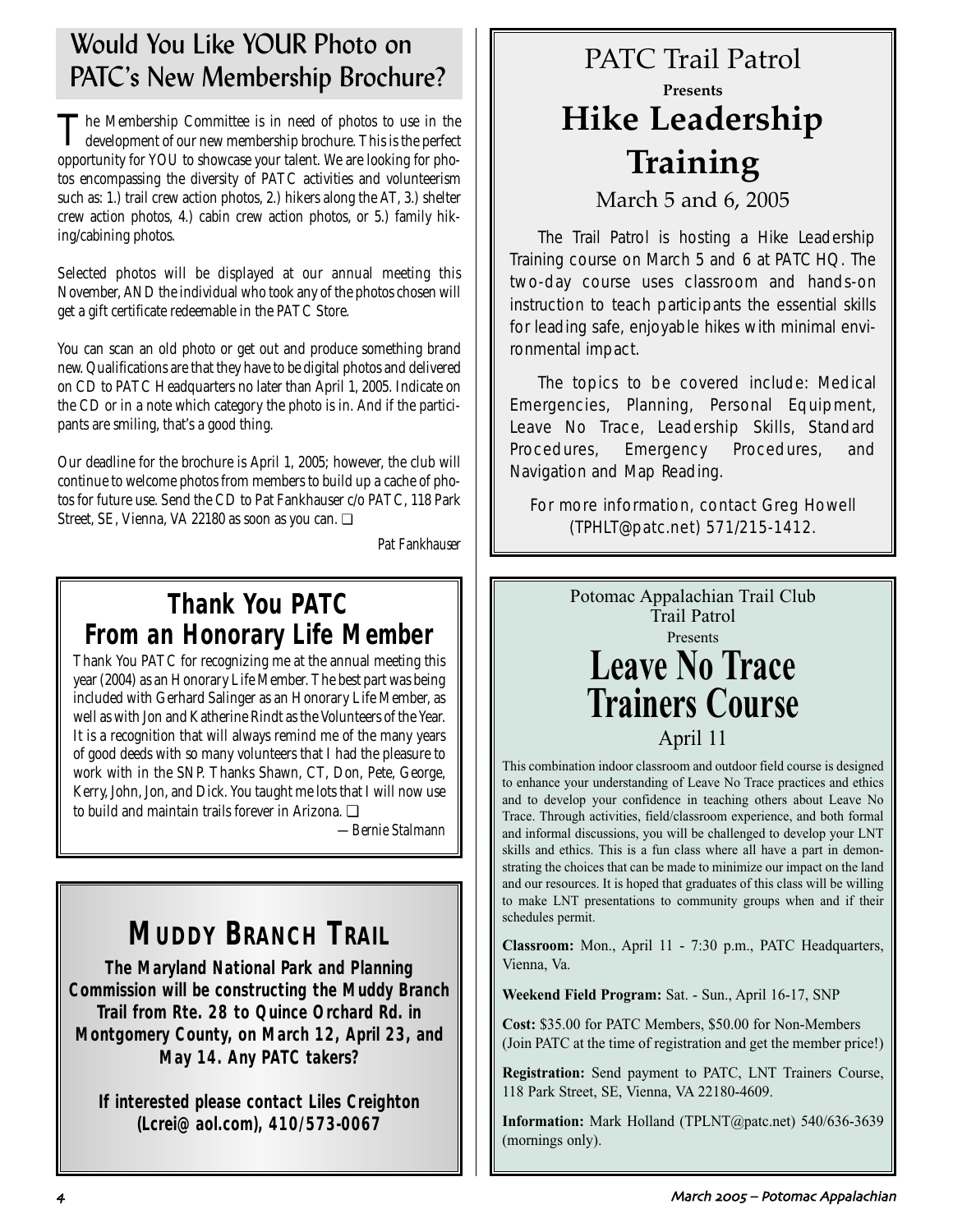## National Symphony Orchestra Musicians to the Rescue

After reading Steve Weiss' account of an<br>AOId Rag rescue in the January issue, I would like to share a similar, but less serious, occurrence with an unusual twist (no pun intended). We have a cabin near the base of Old Rag in Nethers, Va., and often host groups of Boy Scouts, Girl Scouts, and Alexandria school students for one or more days of outdoor experience – always including a hike of Old Rag. Our most recent event was in November when a group of ninth grade students from Minnie Howard School in Alexandria came out on a Wednesday to hike Old Rag. The group included 32 students, four teachers, and their school bus driver. The teachers, having had an earlier very positive Old Rag bonding experience with a group of ESL (English as a Second Language) students, decided to bring together a group of ESL and JNHS (Junior National Honor Society) students to see if these students who normally did not interact much at school could be brought closer together.

The day started out uneventfully, but at midafternoon I got a call from our son-in-law, Dean Munson, a math teacher who was part of the group, telling me that one of the students had sprained her ankle as she joined her classmates in enjoying the vistas from the summit.



This group of ninth grade students from Minnie Howard School in Alexandria, who ventured out to Old Rag, got more of an experience than they expected.

Dean said that she could not walk and that they were coming down via the Saddle Trail and fire road. Luckily, I had stocked several flashlights with fresh batteries so I told him I would start up the fire road to meet them since I knew it would be dark before they would make it back if they had to carry the injured

Musicians to the rescue! Tony Manzo and Rachel Young helped carry a young woman who had sprained her ankle, out of the area



student. I started out and had almost reached the Saddle Trail when I met up with the group. I was pleased to see they were making good time and observed that the student was being carried on the back of a strapping young hiker. Soon afterward he traded off with a young woman, and not long after, with my son-in-law. They were using a fanny pack as a seat /saddle, rotating the carries, and it seemed to be working very well. Fortunately, the student had a slight build.

As we proceeded down the fire road and exchanged names, I was surprised to learn that the good Samaritans who had pitched in to help out were Tony Manzo and Rachel Young, a relatively newlywed couple. They are both musicians with the National Symphony Orchestra who share a love of the outdoors and of music. He plays the bass and she the cello.

The entire group proceeded to our cabin for a pre-planned but now delayed evening meal. The musicians and the students hit it off very well. Students called home to let their parents know that they would be late, and the students and teachers were soon back on the bus for the trip home. Son-in-law Dean later reported that the students were very excited about their trip, but that his most positive feedback came the following week during a parent-teacher conference when a parent said that a reluctant OK would be the usual response to "How did it go today?" The parent reported that the response to a query about the Old Rag trip brought out an extended and enthusiastic tale about all the interesting and unique experiences.

This PATC member would like to add his thanks to the PATC volunteers who contribute so much to Shenandoah National Park and the many trails in our region. ❏ *—Kevin Heanue*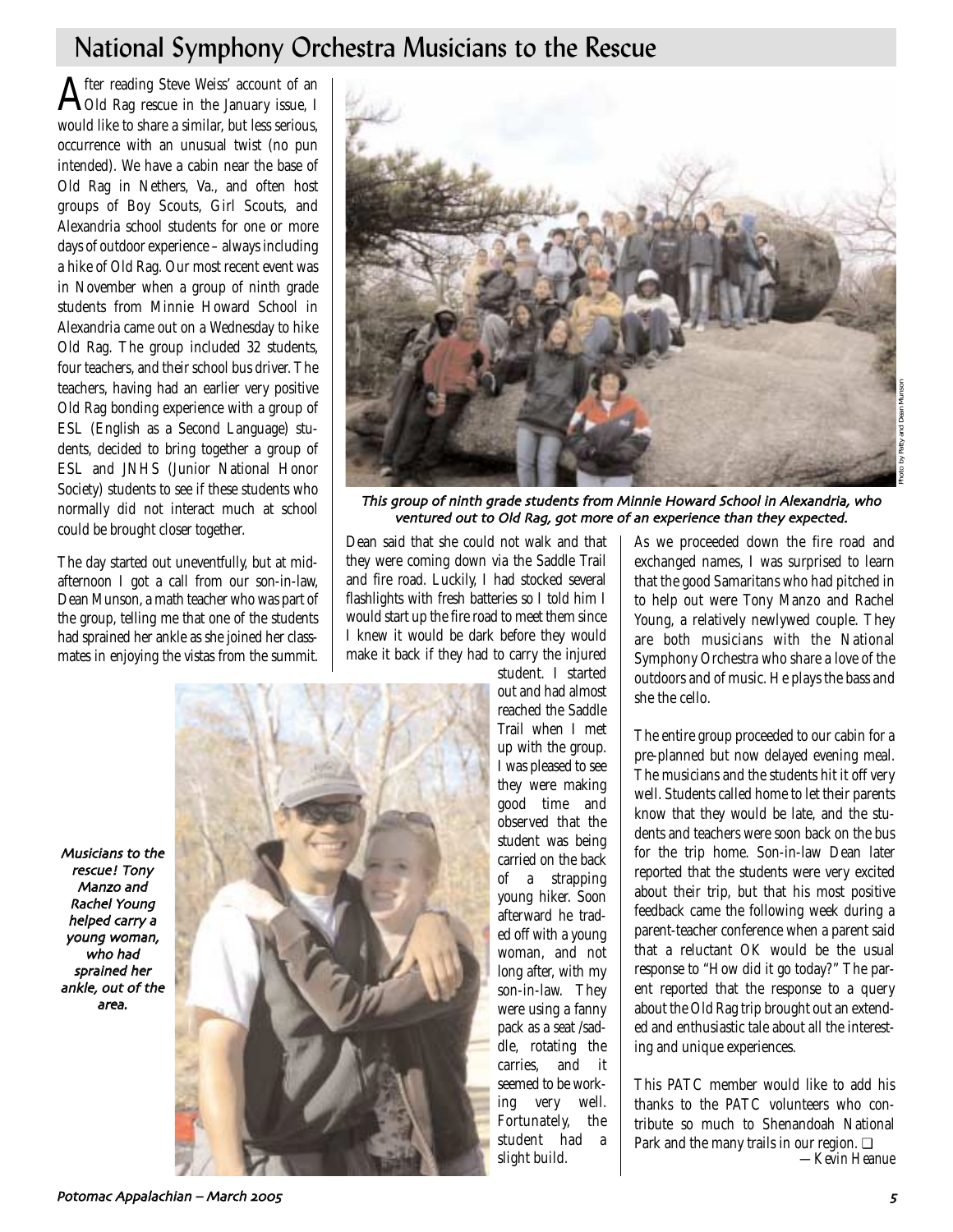### Tectonics, from page 1

That the continents may have a relationship to each other was likely first manifest when accurate maps became available in the 18th century and the striking similarity between the east coast of South America and the west coast of Africa was first noted. Alfred Wegener, a German meteorologist, first introduced the theory of continental drift in an article published in 1912. By reassembling the continents that contained similar glacial striations and similar assemblages of fossil plants (Glossopteris flora), he posited that South America, Africa, India, Australia, and Antarctica were at one time a single landmass he named Gondwanaland (from a region in central India, which gave its name to Gondwana sedimentary rocks that were found to exist on other continents, thus supporting the theory).

By the middle of the 20th century, the theory of independent floating continental landmasses was supplanted by the theory of plate tectonics; the continents being higher elevation portions of their respective plates. This was precipitated by several antecedent observations. Oceanographers had determined that the ocean ridges are connected in a worldwide system and that the ridges were actually areas where the crust was being pulled apart and new crust was forming. At about the same time, it was noted that earthquakes occurred in areas where the ocean basin trenches dip beneath the edge of a continent like South America or an island arc, like Japan. These zones were named subduction zones to account for the resorption of the continental crust into the mantle, thus maintaining a geologic balance for the crust created in the expanding ocean ridges. In 1968, three American geophysicists named Isacks, Oliver, and Sykes originated the theory of plate tectonics, with the earth divided into about 12 major plates and several minor ones separated by oceanic ridges and subduction zones.

## **How the Appalachians Came to Be**

The story of the Appalachian Mountains begins where the Eurasian Plate and the North American Plate come together. It is a complicated story with a global scale, a continental scale, and a local (Blue Ridge) scale. It is now theorized that the continents have come together through plate movements as many as six times in the last 3 billion years, about once every 500 million years. However, it is only the last three that are of direct concern to explain the geologic history of the Appalachians. About 1.2 million years ago, the Grenville orogeny (from the Greek *oros* meaning mountain – the formation of mountains through structural disturbance of the earth's crust) occurred as the plates came together to form a single large landmass named Rodinia.

The crust at the interface buckled and formed the Grenville Mountains, believed to have been as high as the Rocky Mountains are today, as they were formed by a similar process. The temperatures and pressures that were generated within the mountains by the grinding plates were such that the crustal rocks melted to form magma. This magma slowly cooled, forming the backbone of the current Appalachian Mountains, most visible as Old Rag Granite at Old Rag Mountain and as granodiorite of the Pedlar Formation at Mary's Rock. As the Grenville Mountains eroded during this early period, the coarse grained, conglomerate Swift Run Formation was formed.

According to the plate tectonic model, the super-continent Rodinia broke up about 750 million years ago, resulting in the formation of the Iapetus Ocean, the proto-Atlantic. (Iapetus was one of the 12 titans of Greek mythology and was the father of the god Atlas, for whom the Atlantic is named). It is theorized that these breakups occur because the large continental mass acts as an insulator over the molten magma underneath. The magma eventually heats up to the point that it rises to the surface and drives the continents apart. In the case of the Blue Ridge, the magma flowed out onto the surface and covered the Old Rag Granite, the Pedlar, and the Swift Run Formations with thick layers of extrusive, volcanic igneous rock which we know as the Catoctin "greenstone" Formation.

## **Theories on How Continents Form**

One of the dilemmas facing geophysicists is whether the formation of supercontinents always occurs in the same direction: that the Atlantic keeps opening and closing (the so-called accordion or introversion theory). The other alternative is that the continents break up and continue to move apart until they form a new supercontinent at the antipodes of the first (the exterior ocean or extroversion theory). Recent research to resolve this dilemma uses the amounts of the "rare earth" elements Samarium(Sm) and Neodymium (Nd). Samarium is smaller than Neodymium and will stay in the solid mantle, whereas the larger Neodymium will migrate to the liquid melted magma. The crux of the argument is that the Sm/Nd ratio (which is 0.32 for the earth as a whole) is 0.2 in crustal rocks (more Nd, less Sm) and 0.5 in mantle rocks (more Sm, less Nd).

Using this ratio, geophysicists can determine when a crystallized rock left the mantle, and thus whether a specimen from the earth's crust is younger or older than one from the continental landmass. In the exterior ocean model, the ocean will be older than the continent. Based on this theory, the continent Pannotia formed after the breakup of Rodinia due to extroversion, as the continents now known as Australia, Antarctica, and the amalgamation of South America and Africa collided about 550 million years ago. This had no appreciable effect on the Appalachians, however, and will no longer concern us here.

What does concern us is what happened to the Grenville Mountains. They eroded, probably much more rapidly than uniformitarianism might indicate, as there was no vegetation to check the flow. This occurred for hundreds of millions of years, depositing layers of sediments up to 60,000 feet in depth on top of the Swift Run and Catoctin Formations. Sand particles were deposited and gradually compressed into the quartzite of the Weverton Formation. As the Iapetus Ocean widened and became deeper, finer grained sediments formed the Harpers (Hampton) Formation and the succeeding Antietam (or Erwin) Formation. Trace fossils of the burrowing of marine worms are evidence of the tidal basin paleoenvironment of these formations.

## **Appalachians Make a Second Appearance**

In keeping with the theory that supercontinents must eventually break up due to the magma heating effect, Pannotia broke up and set in motion the movement of the tectonic plates that ultimately resulted in the closure of the Iapetus Ocean and the creation of Pangea (from the Greek *pan* meaning all and *ge*, earth). This process started in the Ordovician Period, about 450 million years ago. As the Eurasian plate descended under the North American plate, the hardened sediments that had been formed by the erosion of the earlier Grenville Mountains were uplifted in what is known as the Taconic orogeny, affecting primarily the northern Appalachians. As the subduction of the Eurasian plate continued, the continental landmasses moved closer and closer until they collided in the Devonian Period, about 400 million years ago. This second event, known as the Acadian orogeny, thrust up the northern Appalachians a second time.

See Tectonics, page 18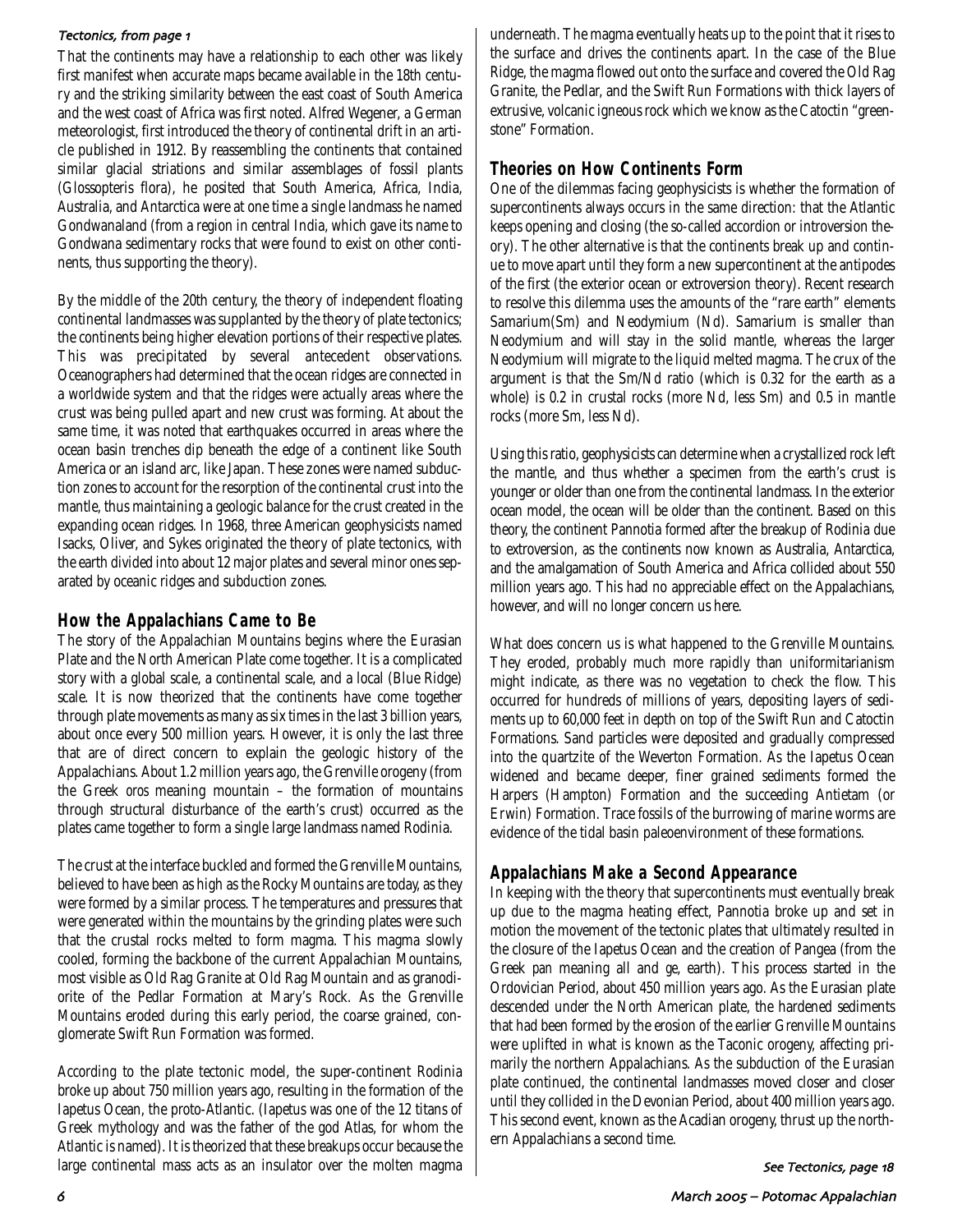# Blackburn Center Family Weekend – April 16-17 – Rain or Shine

When was the last time you had an outing with your family to relax<br>and enjoy time together? Trail Patrol and Shenandoah<br>and Shenandoah Mountain Rescue (SMRG) will lead activities on hiking safety and Leave No Trace. Hikes, games, arts and crafts, and other activities will involve nature and outdoor education. Groups will be broken up by age, enabling everyone to have a good time. Night hikes and a campfire will end Saturday's events.

Blackburn is located just outside of Round Hill, Va., near the AT, about an hour from DC. Come for the weekend or the day! Food will be provided Saturday (lunch and dinner) and Sunday (breakfast and lunch). There are a limited number of beds and mattresses, but plenty of camping spaces lie just up the hill. Blackburn has running water, but no flush toilets – three privies are available.

Sign up early to ensure there is room! Fill out the form below, and mail it with your check today! There is no cost for the use of Blackburn, but we do need to clean up – your help is appreciated. For more information contact Jane Thompson, (jayteehike@yahoo.com) 301/349-2496. ❏

*—Jane Thompson*

|                                                                                                                                                                                                                                                                                                                                                                                                                                                                                                                                                                                                                                                                                                                                                                                                                                                                                                                                                                                                                                                                           | <b>PATC Family Weekend Reservation Form</b>                                                                                                                                                                                                                                                                                                                                                                                                                                                                              |
|---------------------------------------------------------------------------------------------------------------------------------------------------------------------------------------------------------------------------------------------------------------------------------------------------------------------------------------------------------------------------------------------------------------------------------------------------------------------------------------------------------------------------------------------------------------------------------------------------------------------------------------------------------------------------------------------------------------------------------------------------------------------------------------------------------------------------------------------------------------------------------------------------------------------------------------------------------------------------------------------------------------------------------------------------------------------------|--------------------------------------------------------------------------------------------------------------------------------------------------------------------------------------------------------------------------------------------------------------------------------------------------------------------------------------------------------------------------------------------------------------------------------------------------------------------------------------------------------------------------|
|                                                                                                                                                                                                                                                                                                                                                                                                                                                                                                                                                                                                                                                                                                                                                                                                                                                                                                                                                                                                                                                                           |                                                                                                                                                                                                                                                                                                                                                                                                                                                                                                                          |
|                                                                                                                                                                                                                                                                                                                                                                                                                                                                                                                                                                                                                                                                                                                                                                                                                                                                                                                                                                                                                                                                           |                                                                                                                                                                                                                                                                                                                                                                                                                                                                                                                          |
|                                                                                                                                                                                                                                                                                                                                                                                                                                                                                                                                                                                                                                                                                                                                                                                                                                                                                                                                                                                                                                                                           |                                                                                                                                                                                                                                                                                                                                                                                                                                                                                                                          |
| Meals (ages 3 and under are free) Sat. lunch/dinner, Sun. Breakfast/lunch                                                                                                                                                                                                                                                                                                                                                                                                                                                                                                                                                                                                                                                                                                                                                                                                                                                                                                                                                                                                 |                                                                                                                                                                                                                                                                                                                                                                                                                                                                                                                          |
|                                                                                                                                                                                                                                                                                                                                                                                                                                                                                                                                                                                                                                                                                                                                                                                                                                                                                                                                                                                                                                                                           |                                                                                                                                                                                                                                                                                                                                                                                                                                                                                                                          |
|                                                                                                                                                                                                                                                                                                                                                                                                                                                                                                                                                                                                                                                                                                                                                                                                                                                                                                                                                                                                                                                                           |                                                                                                                                                                                                                                                                                                                                                                                                                                                                                                                          |
| people ages 10 and over x \$8.00 = $\frac{\text{Saturday only}}{\text{exp}(1000 \text{ kg})}$ people ages 4-9 x \$5.00 = $\frac{\text{Total Cost for M}}{\text{Total Cost for M}}$                                                                                                                                                                                                                                                                                                                                                                                                                                                                                                                                                                                                                                                                                                                                                                                                                                                                                        |                                                                                                                                                                                                                                                                                                                                                                                                                                                                                                                          |
|                                                                                                                                                                                                                                                                                                                                                                                                                                                                                                                                                                                                                                                                                                                                                                                                                                                                                                                                                                                                                                                                           | <b>Total Cost for Meals:</b>                                                                                                                                                                                                                                                                                                                                                                                                                                                                                             |
| Adult                                                                                                                                                                                                                                                                                                                                                                                                                                                                                                                                                                                                                                                                                                                                                                                                                                                                                                                                                                                                                                                                     | T-Shirts: forest green heavyweight 50/50 shirts, supplies provided to make nature silhouette prints on shirts during the weekend<br><b>Youth</b><br><b>Toddler</b>                                                                                                                                                                                                                                                                                                                                                       |
| $S(6-8)$<br>Please indicate                                                                                                                                                                                                                                                                                                                                                                                                                                                                                                                                                                                                                                                                                                                                                                                                                                                                                                                                                                                                                                               | S (6-8)<br>M (10-12)<br>L (14-16)<br>$\frac{2T}{3T}$<br>M (10-12)<br>$\frac{3T}{4T}$                                                                                                                                                                                                                                                                                                                                                                                                                                     |
| quantity next to                                                                                                                                                                                                                                                                                                                                                                                                                                                                                                                                                                                                                                                                                                                                                                                                                                                                                                                                                                                                                                                          |                                                                                                                                                                                                                                                                                                                                                                                                                                                                                                                          |
| $L \quad \underline{\hspace{1cm}}$<br>each size                                                                                                                                                                                                                                                                                                                                                                                                                                                                                                                                                                                                                                                                                                                                                                                                                                                                                                                                                                                                                           |                                                                                                                                                                                                                                                                                                                                                                                                                                                                                                                          |
|                                                                                                                                                                                                                                                                                                                                                                                                                                                                                                                                                                                                                                                                                                                                                                                                                                                                                                                                                                                                                                                                           | $L(14-16)$ Total number of shirts $\frac{31}{4T}$ $\frac{1}{x}$ $\frac{1}{x}$ $\frac{1}{x}$ $\frac{1}{x}$ $\frac{1}{x}$ $\frac{1}{x}$ $\frac{1}{x}$ $\frac{1}{x}$ $\frac{1}{x}$ $\frac{1}{x}$ $\frac{1}{x}$ $\frac{1}{x}$ $\frac{1}{x}$ $\frac{1}{x}$ $\frac{1}{x}$ $\frac{1}{x}$ $\frac{1}{x}$ $\frac{1$                                                                                                                                                                                                                |
|                                                                                                                                                                                                                                                                                                                                                                                                                                                                                                                                                                                                                                                                                                                                                                                                                                                                                                                                                                                                                                                                           |                                                                                                                                                                                                                                                                                                                                                                                                                                                                                                                          |
| HOW I WILL HELP: Indicate 1st, 2nd, and 3rd choice                                                                                                                                                                                                                                                                                                                                                                                                                                                                                                                                                                                                                                                                                                                                                                                                                                                                                                                                                                                                                        | Total Amount Enclosed: \$                                                                                                                                                                                                                                                                                                                                                                                                                                                                                                |
| bring 2 dozen brownies, cookies, rice crispie treats, or similar.                                                                                                                                                                                                                                                                                                                                                                                                                                                                                                                                                                                                                                                                                                                                                                                                                                                                                                                                                                                                         |                                                                                                                                                                                                                                                                                                                                                                                                                                                                                                                          |
| Help prepare a meal: Sat. lunch Sat. dinner Sat. dinner Sun. breakfast Sun. lunch<br>Help clean up after a meal: Sat. lunch Sat. dinner Sun. breakfast Sun. lunch                                                                                                                                                                                                                                                                                                                                                                                                                                                                                                                                                                                                                                                                                                                                                                                                                                                                                                         |                                                                                                                                                                                                                                                                                                                                                                                                                                                                                                                          |
|                                                                                                                                                                                                                                                                                                                                                                                                                                                                                                                                                                                                                                                                                                                                                                                                                                                                                                                                                                                                                                                                           |                                                                                                                                                                                                                                                                                                                                                                                                                                                                                                                          |
|                                                                                                                                                                                                                                                                                                                                                                                                                                                                                                                                                                                                                                                                                                                                                                                                                                                                                                                                                                                                                                                                           | Help clean up before leaving on Sunday Me We would like to sleep inside if accommodations are available.                                                                                                                                                                                                                                                                                                                                                                                                                 |
|                                                                                                                                                                                                                                                                                                                                                                                                                                                                                                                                                                                                                                                                                                                                                                                                                                                                                                                                                                                                                                                                           | Please send completed form and check for total amount to: Jane Thompson, PO Box 82, Barnesville, MD 20838 by April 9, 2005. Due to<br>limited space, reservations are taken on a first-come, first-serve basis. An e-mail will be sent to you when your reservation is received.                                                                                                                                                                                                                                         |
| Potomac Appalachian Trail Club - Trail Patrol presents<br><b>BACKPACKING 101</b><br>An Introductory Backpacking Course<br>Expand your enjoyment of the outdoors through the practice of back-<br>packing. Provides basic instruction in equipment selection and use,<br>information and techniques to enhance safety and comfort, and Leave<br>No Trace methods to protect our fragile backcountry environment.<br>Includes an overnight backpacking trip accompanied by experienced<br>backpacking instructors. Designed for persons 18 years and older<br>who have no prior backpacking experience, as well as former back-<br>packers seeking to update their skills.<br><b>Example: Introduction Night</b><br>Mon., April 4, 7:30 p.m. - 9:30 p.m.<br>Headquarters, 118 Park Street, SE, Vienna, Va.<br><b>Instructional Weekend</b><br>April 9-10: 8:00 a.m. -7:00 p.m. Sat., 8:00 a.m. - 4:00 p.m. Sun.<br>Prince William Forest Park, Triangle, Va.<br>(Sat. overnight car camping in campground encouraged but not required)<br><b>Overnight Backpacking Trip</b> | PATC Trail Patrol<br>Presents<br>Lighter Weight Backpacking<br>Seeking ways to reduce your pack weight? This one-<br>day workshop provides tips and techniques for<br>developing a weight-conscious mindset when<br>choosing and using equipment. Students will be<br>encouraged to bring their packs fully loaded for a<br>multi-day trip – for evaluation by instructors.<br>Sat., May 21, 8:30 a.m. - 5:00 p.m.<br>PATC Headquarters,<br>118 Park Street, SE, Vienna, Va.<br>Fee: \$30 PATC Members; \$40 Non-Members |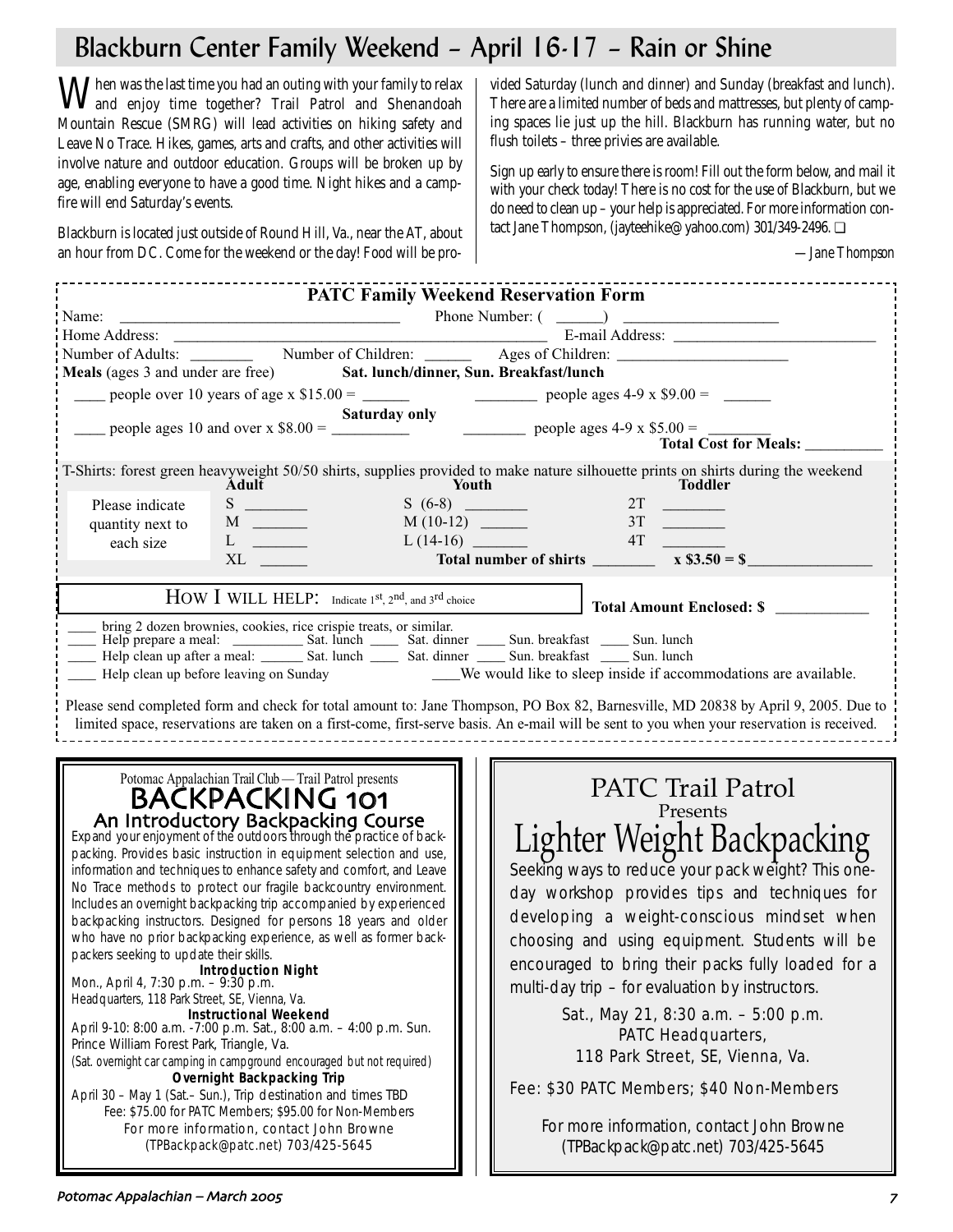## Book Review: 'In the Shadow of Ragged Mountain'

*"*In the Shadow of Ragged Mountain,*" by Audrey Horning, Shenandoah National Park Association, 115 pages, soft cover, \$16.95*

In the Shadow of Ragged Mountain is the<br>
third "photo album"-styled document pubthird "photo album"-styled document published by the Shenandoah National Park Association. The subjects of the first two, written by park Cultural Resources Specialist Reed Engle, were the Civilian Conservation Corps ("*Everything Was Wonderful*") and the Skyland resort ("*In the Light of the Mountain Moon*"). This third book has been prepared by Audrey Horning, a Ph.D student from the College of William and Mary. Based on a grant from the Colonial Williamsburg Foundation, it chronicles her archeological survey of 15 sites in Weakley, Nicholson, and Corbin Hollows conducted over three years and completed in 1997.

What is presented is a thorough discussion of three different mountain communities, each defined by the geography of the region. Horning's documented land deeds, wills, and bankruptcy and residential auctions, augmented by her archeological team's collections, provide tremendous insight into the lifestyles of these families.

## **The First Settlers**

As might be expected, Weakley Hollow, situated at the bottom of the mountain, was first settled in the 1770s. Its residents included farmers, carpenters, a stonemason, a blacksmith, and a sawmill operator, among others, and included the community of Old Rag, consisting of a post office, two stores, a church, and a school. Further upstream, Nicholson Hollow, settled in the early 1800s, became a small farming community with one church, which was later used as a school, while the steep and rocky Corbin Hollow, not settled until the last decade of the 19th century, offered little to support the residents.

Perhaps most telling is the Corbin Hollow story. Finnell Corbin, grandson of the first Corbins who had settled in Weakley Hollow, was the first to reside in the upper Corbin Hollow, circa 1893. Initially a squatter, by 1930 the entire upper part of Corbin Hollow was populated by Finnell's blood relatives. Unlike the many substantial homes found in Weakley and Nicholson Hollows, many of the Corbin Hollow homes had only loosely coursed stone stacks for chimneys, or no stone chimneys at all, relying on terra cotta or metal elbow pipe instead. Not surprisingly, Horning found that Corbin Hollow, situated just over the ridge from Skyland, contained the highest percentages of costume jewelry and recreational items found in all three hollows. It is well documented that the Skyland guests regularly provided food, clothing, toys, and medical attention to these residents. They even provided homes, the first school, and a teacher for Corbin Hollow.

Another measure of the lifestyles of these families is provided in the genealogies of the Nicholsons and Corbins, prepared by the SNP staff for this publication. Incredibly, it is shown that, of the last three generations to live in the park, 45 out of 53 Nicholsons married Nicholsons or Corbins, while 27 of 30 Corbins married Corbins or Nicholsons! This includes three siblings of one Nicholson family marrying four siblings of a second cousin Nicholson family (one male married two sisters) and another case involving the first cousin marriages of three Corbin siblings to three Nicholson siblings.

Any casual reader can find a plethora of books that document the demise of the mountain residents' way of life by the beginning of the 20th century. Loss of farmable land, timber, wildlife, the American chestnut tree, local mills, the use of bark by tanneries, and the ability to distill their own fruits, all conspired with an increasing population to reduce the opportunity for these people to sustain their inherited lifestyle. However, Horning chooses not to address the implication of these issues to the well-being of the mountain residents.

## **Author Has Opinions**

"*The Survey of Rural Mountain Settlement*" is Horning's contribution to "aid the goals of presenting mountain life in a positive light." She portrays these three hollows as "self-contained communities living in perfect harmony with their local environment and with each other." She proceeds to construct a revisionist analysis that all too often relies on self-serving emotional opinions that condemn outsiders and praise the mountain residents.

For example, she asserts that the poverty in Corbin Hollow is "linked in large part to the exploitation of hollow residents by George Freeman Pollock," founder of Skyland. Following the precedent established by Engle in his book on Skyland, Horning demonizes Pollock in 19 specific references in the first 73

pages. I was particularly amused by her explanation of how Skyland dishes came to be found in the Corbin Hollow homes. Despite many possible scenarios, she prefers the notion that it is most likely "the notoriously cash-impaired Pollock may have paid his employees with items such as tableware and perhaps even records and costume jewelry."

It is distracting to have to continually overlook Horning's slanted interpretations of actions and artifacts for which no one can know the actual truth. In this function, she fails to reach the goal of providing an interpretive history of the park's residents devoid of emotional bias. In her defense, she does make it clear that it is her desire to provide a counterbalance to the generally perceived negative image of the mountain people as displayed in historic documents, specifically, Sherman and Henry's 1933 study "*Hollow Folk.*" This social study of the same three hollows provided fuel to the generally accepted belief that removal of the mountain residents for the establishment of the Shenandoah National Park would result in a marked improvement of their lives. Perhaps it is just a case of the pendulum swinging to the other extreme, where current political correctness dictates honoring these now-gone lifestyles. Just as PATC was requested by SNP back in the 1950s to comb the park and pick up mountain resident trash that still remained, we are now told that we must leave every item untouched, even the Coca Cola bottled smashed against a rock in the 1930s, for fear of destroying its "cultural context."

It is difficult for us today to interpret actions and motives of a people who lived in such a different world than we are familiar with. For example, Horning discusses the "unusual" layout of two upstairs rooms that have no door connecting them. It is her interpretation that the reason that the upstairs rooms could only be reached by their own ground level staircases was due to family disputes. However, I've learned from Darwin and Eileen Lambert, who live in an 1850s log cabin that also had unconnected upstairs bedrooms, that this was not an uncommon practice, required "on account of morality."

## **A Common Depression Experience**

Ultimately, Horning does provide some excellent insight to the plight of the mountain residents. In her epilogue, she provides evidence

See Book, page 16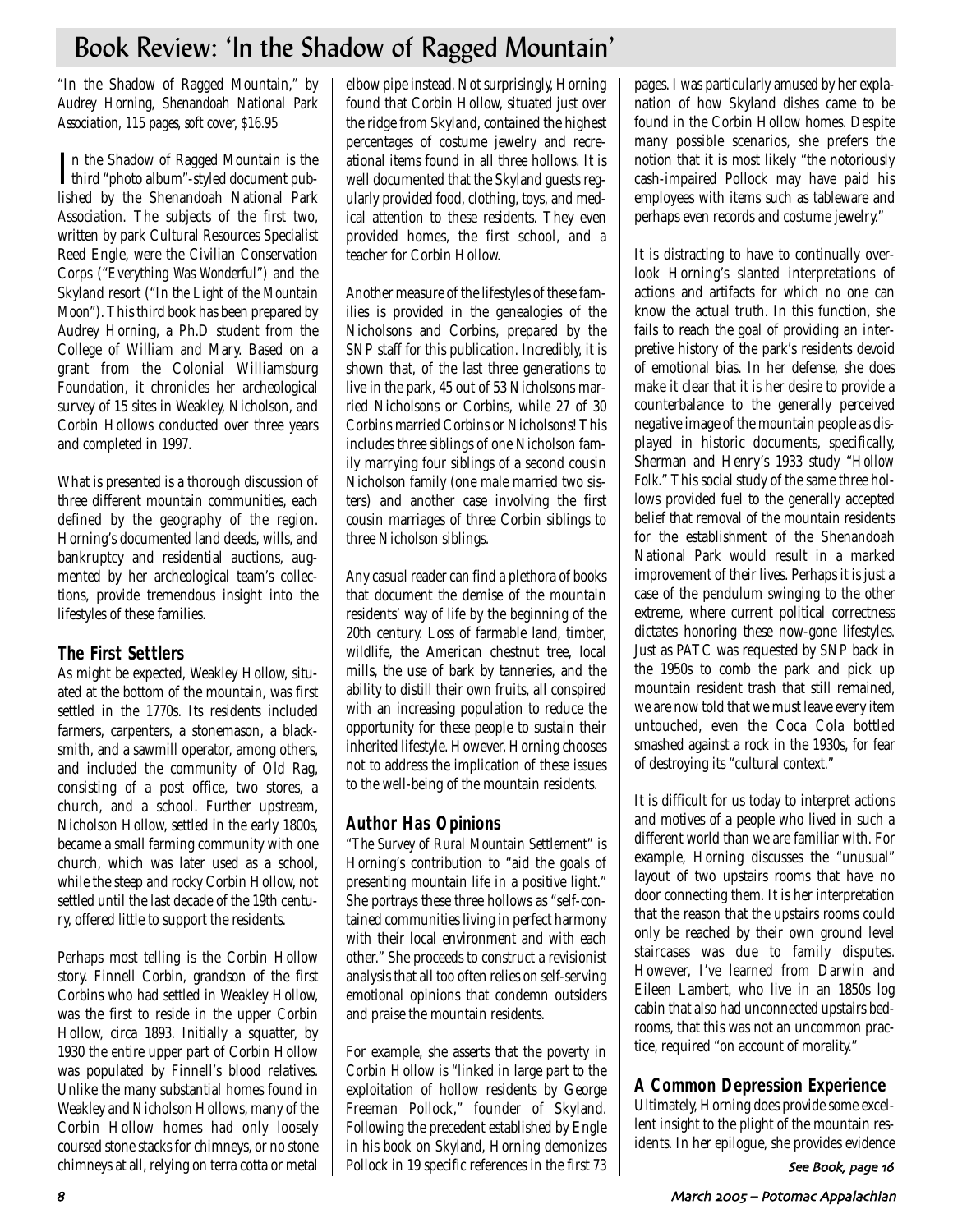## Groups Unite to Designate New Wilderness Areas, Part III

This is the conclusion of a series of three articles about the new wave of wilderness proposals developed by citizen groups in PATC's region as a means of protecting roadless areas of the national forests. The current protection is by management prescription in land use plans, which can be changed by administrators. The designation of an area as wilderness is done by Act of Congress, and can be changed only by another Act of Congress.

## **Pennsylvania**

The Allegheny National Forest, in the northwest corner of Pennsylvania, is the home of two existing wilderness areas totaling 9,000 acres: Hickory Creek and Allegheny Islands. When they were designated by Congress in 1984, other proposed areas were omitted.

Pennsylvania citizen groups have re-studied the roadless areas of the Allegheny and concluded that 54,000 acres in eight units meet the standards of the Wilderness Act. The Forest Service is currently revising its Forest Plan, and citizen groups are urging the agency to include these proposals in the revision.

To help support this wilderness proposal, you can write to: Kevin Elliott, Forest Supervisor, Allegheny National Forest (Attn: Forest Plan Revision), PO Box 847, Warren, PA 16365 (or by e-mail to r9\_allegheny\_nf@fs.fed.us). No deadline has been set.

The wilderness designations would protect the wild setting of the North Country Trail as it passes through the Tionesta, Morrison Run, and Tracy Ridge units. The Tanbark Trail passes through the Allegheny Front and Hickory Creek Addition units.

Maps of the proposed wilderness areas can be viewed on the website of Friends of Allegheny Wilderness (www.pawild.org). All the details appear in a 64-page booklet published by the Friends, entitled "A Citizens' Wilderness Proposal for Pennsylvania's Allegheny National Forest," available upon request.

## **Virginia**

In 1965, PATC took the lead in a citizens' wilderness study of SNP. As a result, Congress designated 80,000 acres of the park as wilderness in 1976. With the SNP study completed, attention shifted to the national forests. Citizens' efforts led Congress to designate 15 wilderness areas in the George Washington and Jefferson National Forests in the 1970s and 1980s.

Many other roadless areas in the two national forests remain without the protection of wilderness designation. The Virginia Wilderness Committee VWC), organized in 1969, is coordinating efforts by many groups. (Among its longtime leaders was the late Ernie Dickerman, known to many in PATC.) In the past VWC assisted PATC with the Shenandoah wilderness legislation, and they currently focus on the national forests.

In the Jefferson National Forest in southwest Virginia, VWC and cooperating groups have re-studied the roadless areas and developed a citizens' proposal. Legislation was introduced on Earth Day 2004 by Sen. John Warner and Rep. Rick Boucher. The bill has been endorsed by county governments and businesses in southwest Virginia.

The Ridge and Valley Wilderness and National Scenic Area Act (S. 2342 and H.R. 4202) proposes 29,000 acres for designation as wilderness, including four new wilderness areas in the Jefferson and expansions of five existing wilderness areas. The new wilderness areas would be Brush Mountain, Brush Mountain East, Stone Mountain, and Raccoon Branch. The additions would enlarge the existing Mountain Lake, Shawvers Run, Peters Mountain, Little Wilson Creek, and Lewis Fork wilderness areas. The bill also creates two national scenic areas totaling 12,000 acres: Crawfish Valley and Seng Mountain.

VWC is currently approaching other members of Virginia's congressional delegation to co-sponsor the bills introduced by Warner and Boucher. Co-sponsors to date include Reps. Tom Davis, Jim Moran, and Robert Scott. The proposal will soon be reintroduced in 2005 with new bill numbers.

VWC volunteers are also re-studying roadless areas in the George Washington National Forest with a view to developing wilderness proposals at a later date. To participate in this study, contact Don Giecek (GIECEK@aol.com, phone 804/749-1992).

For further information contact the Virginia Wilderness Committee, www.vawilderness.org. ❏

> *—George Alderson, george7096@comcast.net*

## Council, from page 2

deeds. Jim Peterson has organized a tract open house on April 10.

*Supervisor of Facilities:* Mel Merritt reported the status of the cabins reservation policy – it was scheduled to be mailed out by Pat Fankhauser by Jan. 12.

Comments will be presented to ExCom in February to be voted on at the March Council meeting (the budget won't be firmed up until this issue is resolved.) Cabin overseers are urged to pre-empt use of cabins available for rental no more than four to six times a year and will have to submit a report on the work trip when they take a cabin out of the rental system. Comments will be presented at the February ExCom meeting and voted on at the March Council meeting.

Chris also indicated that the club needs to identify a location for the new storage area (previously approved.) Cabin construction was going back in action for 2005 this weekend; alternating between Rosser Lamb Cabin on the Per-Lee tract and John's Rest on the West tract. PATC has lost the use of the field in Bowie used for shelter pre-fabrication. Rocky Run Shelter is in bad shape; Mel will come up with a new shelter plan. He intends to schedule a planning meeting prior to the March 8 Council meeting; a Cabin Overseers meeting is scheduled at Blackburn for April 9.

Ten club officers, 10 committee chairs, two chapter representatives, four section representatives, one staff member, and one other club member attended the January Council meeting. ❏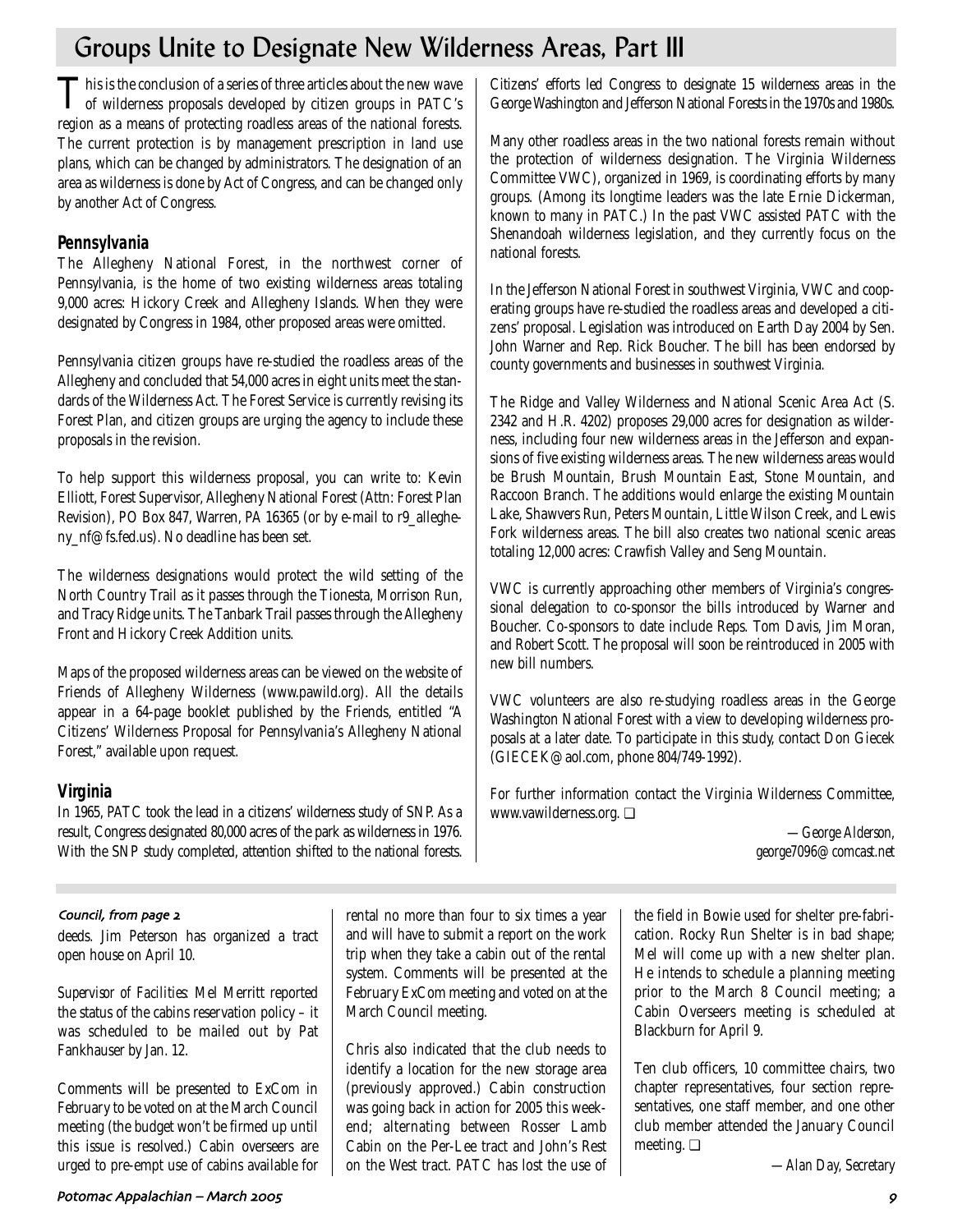### Charlottesville Chapter

The Charlottesville Chapter hikes every Saturday; summer, winter, and in between. Hikes are usually 8 to 10 miles. We usually maintain trails on the last Saturday of the month. Meet at Sprint parking lot, 2307 Hydraulic Road, at 9:00 a.m., with food and water for the day. The majority of hikes are in the south and central districts of SNP, with some in the north district and in George Washington National Forest. Our Chapter hikes are posted at www.patc.net/chapters/char/hikes.html. INFO: www.patc.net/chapters/char/hikes.html. Jere Bidwell 434/295-2143 or John Shannon 434/293-2953.

#### North Chapter

The North Chapter of PATC conducts monthly trail work trips on the Maryland and Pennsylvania sections of the AT and on the Pennsylvania sections of the Tuscarora Trail. We also lead hikes on these and other trails. Maryland AT work trips are generally held on the first and third Saturdays – contact Nancy Hammond (mdtrail@yahoo.com) 301/739-0442 for information. Pennsylvania work trips are generally held on the AT on the first Saturday and on the Tuscarora on the third Saturday – contact Pete Brown (peter.brown4@worldnet.att.net) 410/343-1140. Pennsylvania AT work trips also include an optional Saturday evening dinner at the Gypsy Spring cabin. For information on upcoming hikes, contact Chris Firme (bncfirme@innernet.net) 717/765-4833. For general chapter information, contact chapter president Pete Brown or visit the North Chapter home page (www.patc.net/ chapters/north/).

#### Northern Shenandoah Valley Chapter

The Northern Shenandoah Valley Chapter sponsors hikes in national and state parks and forests in the Shenandoah Valley vicinity, open to the public, on a monthly basis except during the winter. Hikes are posted in the Forecast. Other activities are in the NSV Chapter Newsletter. For further information contact Lee Sheaffer, (thumpers@visuallink.com) 540/955-0736.

## **Chapters**

### Southern Shenandoah Valley Chapter

See www.ssvc.org or the one linked to the PATC Web site for descriptions of hikes and work trips. We usually hike in the southern and central districts of the SNP and in the GWNF. Contact the listed hike leader for information about a specific event, or contact Michael Seth 540/438-1301.

#### West Virginia Chapter

The West Virginia Chapter meets twice a year in March and September. The Chapter maintains a section of the Black Locust circuit trail in Gambrill State Park near Frederick, Md. Work trips and hikes are usually scheduled monthly from March through December. We also lead overnight weekend trips for day hikes or backpacking. All activities are listed in the PA Forecast. For further information contact Dave Jordahl (wvpatc@hotmail.com) 304/876-7062 (evenings) or 240/777-7741 (days).

#### Ski Touring Section

The Ski Touring Section has served since 1974 to introduce Washington area residents to crosscountry skiing and to provide cross-country skiing opportunities to experienced skiers. The Section sponsors winter weekend ski trips for all levels of skiers to nearby mountains in Maryland, West Virginia and Pennsylvania, as well as periodic social events year round. INFO: Bert Finkelstein (bertf@erols.com) 703/715-8534.

#### Mountaineering Section

We're a diverse group of local Washington, DC area climbers. Young and old, male and female, crag rat, sport climber, and alpinist, active and armchair types – we all enjoy climbing in its many varieties. We also share common interests in promoting safe climbing, conserving the outdoors, developing new climbers' skills, representing the Washington area climbing community, and having fun! We provide instruction for those wanting to learn the basics – we're not a school, but we can get you started. We go climbing, either locally or further afield, nearly every weekend. In the winter we organize trips to the Ice Festivals in the Adirondacks and the White Mountains for beginning and advanced ice climbers. For further information contact Andy Britton, (tallandyb@aol.com) 703/622-1920, or Mack Muir (MackMuir@edisaurus.com).

#### PATC Hikes

PATC offers organized hikes appealing to the diverse interests of our members. There are K-9 Hikes, which invite you to bring your favorite dog; Family Hikes tailored to kids; Natural History Hikes stalking the fascinating but often elusive flora and fauna of the region; hikes featuring varying levels of difficulty with the Easy Hikers, In-Between Hikers, and Vigorous Hikers; Birding Hikes with experts to help sight and identify our avian neighbors; Historical Hikes tracking littleknown structures in Shenandoah National Park; Series Hikes tracing the entire length of the Tuscarora Trail or the trails of Pennsylvania, section by section; Backpacking Hikes traversing the tracts of West Virginia and Southern Virginia; hikes scheduled for weekends; ones scheduled for weekdays; Geology Hikes led by experts from the Smithsonian focused on the unique stratigraphy of our area; Mushroom Hikes with mycologists; Waterfall Hikes to beat the summer heat; and Outreach Hikes to get together with the members of area groups like the Sierra Club or the Congressional Hikers. That is just to name a few. Check out the Forecast calendar and hear updates on the weekly tape (703/242-0965).

#### Other Clubs' Hikes

Capital (www.capitalhikingclub.org) and Wanderbirds (www.wanderbirds.org) hike on Saturdays and Sundays, traveling by bus and leaving from downtown, with suburban stops as well. Center Club, Northern Virginia Hiking Club and Sierra Club hike on both Saturdays and Sundays using carpools, which often leave from a suburban Metro stop. Schedules are available at PATC Headquarters and are published in area newspapers on Fridays. The schedule of West Virginia Highland Conservancy outings in the Monongahela National Forest and surrounding areas is on their web site at www.wvhighlands.org.

## KEY to Forecast Activities

All events are marked for easy identification. Late changes or cancellations are listed on the weekly information tape (703/242-0965), which is updated on Sunday evening for the following seven days. The Forecast can also be found on PATC's Web site at www.patc.net/activities/forecast.html.

- **\*** Hiking Trips
- \* Backpacking Trips
- $\mathcal{R}$  Trail Work Trips
- **i** Cabin/Shelter Work Trips
- \* Ski Trips
- Special Events
- $\blacksquare$  Meetings
- $\varnothing$  Classes
- **EX** K9 Trail Blazers (dogs permitted)

Note to all hike leaders: Please ask nonmembers on your hike if they would like to join PATC, then get names and addresses so a club volunteer can send them information packets. Thanks!

Meetings

Meetings are held at PATC HQ, 118 Park Street, S.E., Vienna, Va., unless otherwise noted.

#### New Members (PATC) – First Wednesday

7:30 p.m. Curious about the club? Want to learn more? The best way is to attend a New Members meeting (but you don't have to be new to qualify). Attend the meeting and find the mysteries of PATC revealed in full. Refreshments will be served. Directions to PATC: Take Rt. 123 into Vienna, Va., and turn east on Park St. (Rt.675) to 118 Park St. on your left. INFO: Jane Thompson 301/349-2496.

### Mountaineering Section – Second Wednesday

8:00 p.m. – We meet every month unless noted in the Forecast. INFO: Mack Muir (MackMuir@edisaurus.com) 703/960-1697 or PATC's Web site: www.patc.net/chapters/mtn\_sect.

#### Shenandoah Mountain Rescue Group

Business meeting - Last Tuesday of each month, 7:30 p.m. INFO: Doug Sigman (join@smrg.org), 703/255-5034, or www.smrg.org.

### PATC Council – Second Tuesday Meetings

The council meets at 7:00 p.m. sharp. The PATC Council meets every month to conduct business of the club and once a year for a dinner meeting. All members are always welcome. Come see how we make decisions about your club. INFO: Wilson Riley (wriley@patc.net) 703/242-0693 x11.

#### Trail Patrol – First Tuesday

7:30 p.m. Trail Patrol volunteers are PATC's goodwill trail ambassadors to the hiking public. They provide a visible, reassuring presence on the trails, and strive to educate the public on good hiking practices, minimum impact hiking, and camping ethics. Patrol members are trained in land navigation, emergency procedures, radio communications, and personal equipment. All Trail Patrol volunteers are also expected to become certified in a recognized basic first aid course. Some equipment and uniform items are provided upon completion of training. INFO: Holly Wheeler (trailpatrol@patc.net) 301/486-1598, or see our section in PATC's Web site: www.patc.net/ volunteer/trailpatrol.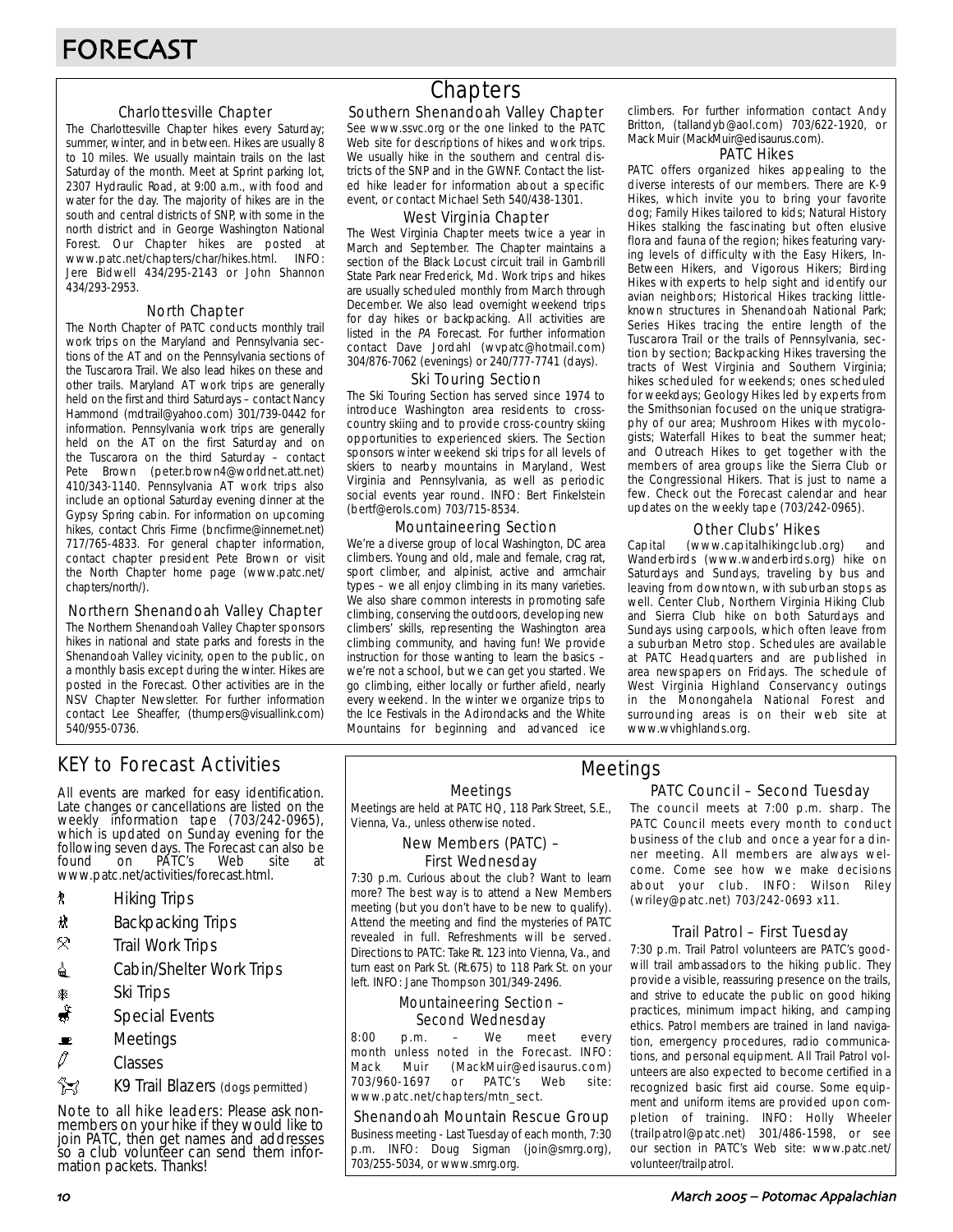## **FORECAS**

## MARCH

## 1 (Tuesday)

#### DEADLINE - April Potomac Appalachian Material due to editors 5:00 p.m.

All items for the next issue of the newsletter due. Send Forecast events to PA-Forecast@patc.net and<br>all other articles to the editor at all other articles to the editor at lindashannonb@mac.com. NOTE: Do not send photos or articles to headquarters. E-mail for **address** 

## 1 (Tuesday) a CLASS – Intro to Backpacking (REI) Fairfax, VA

7:00 p.m. Join REI (Recreational Equipment, Inc.) for a clinic covering the essentials - packs, tents, clothing, footwear, sleep systems, cookware, and safety information, with a few tips for fun. INFO: Mark Nelson (mnelson@rei.com) 703/379-9400.

## 1 (Tuesday) ` HIKE – Family Hike Sterling, VA

Kid-friendly hike in Claude Moore Park, along the white-blazed Little Stony Mountain Trail. This circuit trail is 3 miles long, but can easily be shortened. We will meet in the Vestal's Gap Road Parking lot by the Visitor's Center. After the hike we'll check out the turtles, puzzles, and learning activities in their great Visitor's Center. INFO: Lauren Lang (at94L@netzero.com) 571/242-3950.

## 1 (Tuesday) ` HIKE - Vigorous Hikers Central District, Shenandoah National Park, VA

Climb Rose, or Rowes River Fire Rd., connecting to Rose River Loop Trail. Climb to AT south to Lewis Falls. Return via Rapidan Fire Rd. and Dark Hollow Falls Trail. 18 miles and a 4300 ft. climb. INFO: Chris Nolen (chrishiker@erols.com) 301/469-8931.

#### 1 (Tuesday) **MEETING - Trail Patrol, 7:30 p.m.**

## 2 (Wednesday) a CLASS – Hiking the AT (REI) Rockville, MD

7:00 p.m. Included in the presentation will be hike preparations, cost, the equipment needed (and not needed), trail shelters, hostels, the people on and around the trail, and all aspects of an AT thru-hike. We will also discuss many of the unique trail "traditions". Q & A will follow. INFO: Mark Nelson (mnelson@rei.com) 703/379-9400.

## 2 (Wednesday) ` HIKE - Easy Hikers Brookeville, MD

We'll meet at 10:15 a.m., and hike 5 easy miles in Blue Mash Park, in Montgomery Co., MD. Bring lunch and water. Restaurant option if the weather warrants it. Directions: Follow Georgia Avenue (Rt. 97) north through Brookeville. Turn left to remain on 97 at the stop sign in Brookeville. Shortly after the stop sign, turn left on Brookeville Road. Turn right on Zion Road at another stop sign. Turn left at the Blue Mash Park entrance and park on the right hand side. INFO: Margaret Chapman (MargtChapm@aol.com) 301/977-8988.

## 2 (Wednesday) ` HIKE - Midweek Hikers Location to be determined

The PATC Midweek Hikers carpool each Wednesday from the Washington, DC area to various trailheads. Hikes are at a moderate pace and about 8 to 12 miles in length with varied elevations. Current information, including meeting place, time, leader's name and phone number, and a detailed description of the hike are available on the PATC Activities Recording: 703/242-0965.

### 2 (Wednesday)

 $\mathbb E$  MEETING - New Members (PATC), 7:30 p.m.

#### 5 (Saturday)<br>2 TRAIL WO . TRAIL WORK TRIP – South Mountaineers Appalachian Trail, MD

The South Mountaineers work trip schedule for 2005 begins! Meet at 9:00 a.m. in Frederick County, Maryland. Bring water, gloves, boots and lunch. Hike 2-5 miles. INFO: Nancy Hammond (mdtrail@yahoo.com) 301/739-0442.

## 5 (Saturday) . TRAIL WORK TRIP - Yankee Clippers Fayetteville, PA

Meet at US 30 and PA 233, at the parking lot for Caledonia State Park. Departure is at 9:00 a.m. sharp. INFO: Pete Brown (peter.brown4@worldnet.att.net) 410/343-1140.

#### 5 - 6 (Saturday – Sunday) d CABIN WORK TRIP – Blackburn Trail Center Round Hill, VA

2005 - a new work season with some new and several leftover jobs. Tasks include painting, installing new flooring in carriage house, basement digging and lots of landscaping and roadwork. No special skills required. Community meal on Saturday<br>evening. (INFO: Chris Brunton evening. (trailbossbtc@msn.com) 703/924-0406.

#### 5 - 6 (Saturday - Sunday)  $\not\!\! P$  CLASS - Hiker Leadership Training Vienna, VA

The Trail Patrol is hosting this two-day course (see ad page 4), which uses classroom and hands-on instruction to teach participants the essential skills for leading safe, enjoyable hikes with minimal environmental impact. The topics to be covered include: Medical Emergencies, Planning, Personal Equipment, Leave No Trace, Leadership Skills, Standard Procedures, Emergency Procedures, and Navigation and Map Reading. INFO: Greg Howell (TPHLT@patc.net) 571/215-1412.

### 5 - 6 (Saturday - Sunday) a CLASS - Wilderness First Aid (WSC) Alexandria, VA

A program of the Wilderness Safety Council, this 18 hour class includes classroom study, hands-on practice, and results in a two-year certification. The cost is \$160. INFO: Christopher Tate (www.wfa.net) 703/836-8905.

#### 8 (Tuesday)  $*$  HIKE – Family Hike Arlington, VA

Come join us for a kid-friendly hike along a short section of the Potomac Heritage Trail, starting at Gulf Branch in Arlington. We will also visit the Gulf Branch Nature Center, which has great exhibits including a live owl. This out-and-back hike will be about 2 miles long. INFO: Anne Regan (anne.c.regan@ verizon.net) 703/689-3883.

#### 8 (Tuesday)  $*$  HIKE – Family Hike Bluemont, VA

Come on out for some beautiful views from Bear Den Rocks, near Snickers Gap, Route 7 and 601. This kid-paced hike is very rocky, and NOT joggingstroller passable. We will hike up to Bear Den Rocks, over to Bear's Den Hostel, along their historical trail and back down. The complete hike will be about 2.5 to 3 miles, but can easily be shortened to about 1.5 miles. INFO: Lauren Lang (at94L@netzero.com) 571/242-3950.

#### 8 (Tuesday) ` HIKE - Long Distance Hike Lorton, VA

The Fourth Annual Cross County Trail Hike. This oneway 32-mile hike along the stream banks and through the woods of Fairfax County will meet at "first light" to allow us to ford Difficult Run before sunset at the end of the hike. Held jointly with the Sierra Club's MWROP. Great training for the big hikes coming up; the Brandywine, the Hike Across Maryland, the Redbud, and the Sierra Club's 100K. INFO: Chris Nolen (chrishiker@erols.com) 301/469- 8931, or Cliff Noyes (cliff.noyes@juno.com) 540/373-8267.

#### 8 (Tuesday)  $\mathbf{\dot{F}}$  MEETING - PATC Council, 7:00 p.m.

#### 9 (Wednesday) ` HIKE - Easy Hikers Burke, VA

Five level miles around Burke Lake. Meet at 10:15 a.m. From the Beltway, exit west onto Braddock Rd. At your leisure, move into the left-hand lane (excluding left turn lanes) and stay in this lane. In 1.9 mi. from the Beltway, the lane you are in becomes one of a pair of left-turn lanes onto Burke Lake Rd (Rt. 645). Stay with it and make the turn (don't worry about the misleading sign before the preceding left). Go 4.7 mi., then turn left onto Ox Rd. (Rt. 123). In 0.5 mi. (after passing the Golf Center), turn left into Burke Lake Park. Follow signs to the marina. Bring lunch and water. Phone leader if weather is questionable. INFO: Sue King 703/356-6659.

### 9 (Wednesday)

` HIKE - Midweek Hikers Location to be determined

See Mar. 2 event for more information.

### 9 (Wednesday)

MEETING - Mountaineering Section, 8:00 p.m.

## 12 (Saturday)

#### $\ell$  CLASS – Intro to Kayak Navigation (REI) College Park, MD

1:00 p.m. Learn chart and compass reading skills, how to plot courses and plan trips. Class is beneficial for any small craft, especially kayak and canoe. Fee: \$25/\$40. INFO: Mark Nelson (mnelson@rei.com) 703/379-9400.

## 12 (Saturday) . TRAIL WORK TRIP - Cadillac Crew Linden, VA

The Crew will open the Ovoka Farms AT relocation, between I-66 and Rt. 50. Activities will include finishing trail junction, reblazing old AT, and installing signs. The new trail network will provide open areas and views to the east. Bring water and a lunch for Saturday noon. Should only take a day so there are no overnight plans. INFO: Trudy Thompson (going2home2@yahoo.com) 703/938-3973 or Jon Rindt (jkrindt@shentel.net) 540/635-6351.

#### 12 - 13 (Saturday - Sunday) CABIN WORK TRIP - Rosser Lamb Stanardsville, VA

We may be trying to restore the indoor paneling that was removed during the renovation. There is work to be done in the kitchen and lots of other little tasks that Park and Peg will come up with. INFO: Charlie Graf at (cagraf@aol.com) 410/757-6053.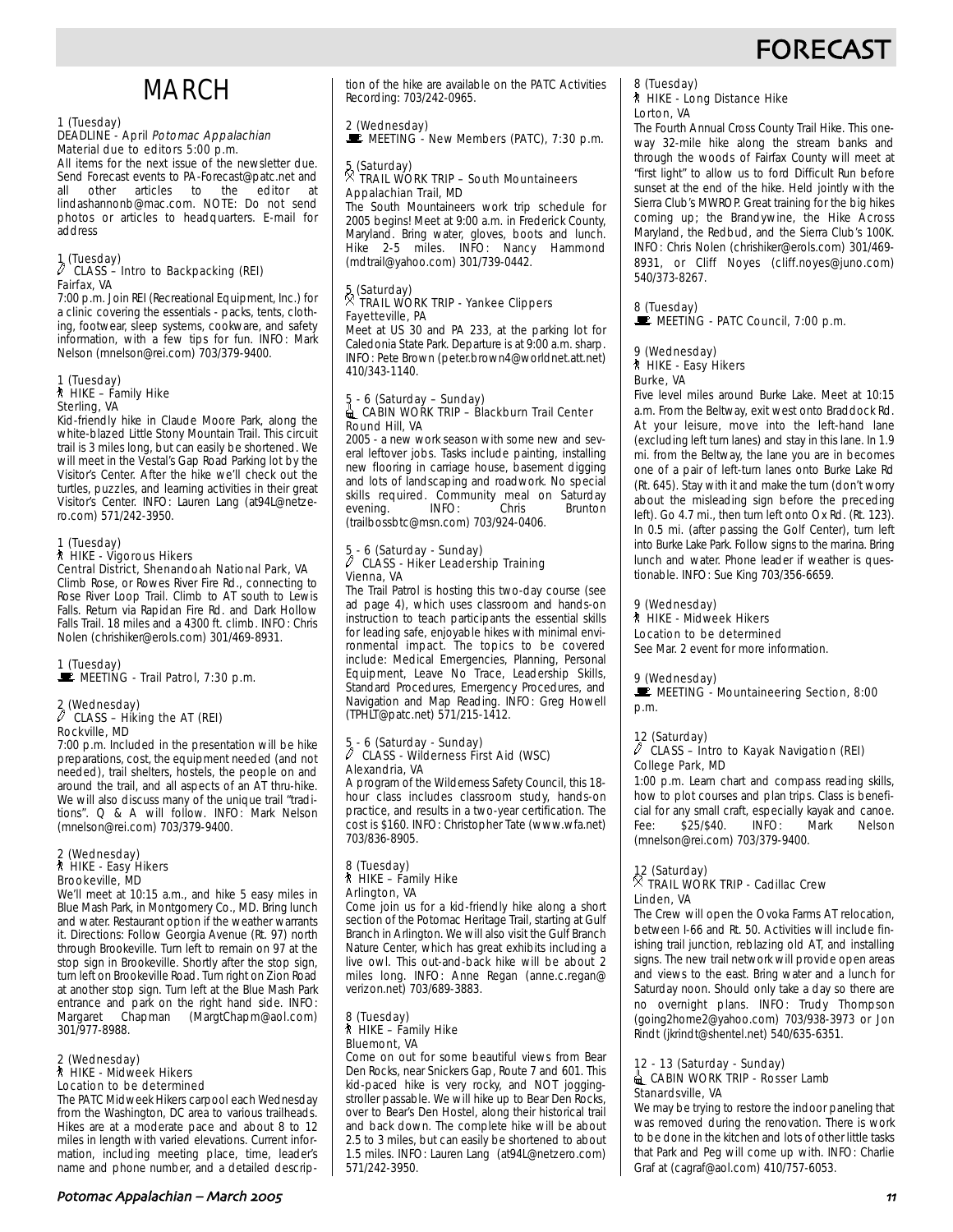# FORECAST

## 12 – 13 (Saturday – Sunday) a CLASS – Land Navigation (REI) Bailey's Crossroads, VA

This comprehensive two-day course teaches all skills necessary to use map and compass in an integrated land navigation system. The first day is spent in intensive classroom exercises concentrating on topographic map reading and interpretation, position plotting, compass fundamentals, declination and azimuth. The second day is spent in Prince William Forest Park, primarily off-trail, engaging in practical navigation exercises of increasing complexity. The course fee is \$95 and includes workbook text, course materials, compass, map, grid reader, and lunch on Saturday. INFO: Mark Nelson (mnelson@rei.com) 703/379-9400.

## 13 (Sunday) ` HIKE - Civil War History Sharpsburg, MD

We'll do a moderate 10.5-mile hike on the historic Antietam Battlefield. The hike will feature all of the major points of the battle that took place here on September 17, 1862, known as the bloodiest single-day battle in American history. INFO: Vince Ferrari (vincentferrari@gmail.com) 301/249-2210.

#### 13 (Sunday) ` HIKE - North Chapter Boonesboro, MD

Washington Monument/Lambs Knoll section. We'll hike from I-70/Rt. 40 to Crampton Gap/Gathland State Park, a distance of 12.3 miles. This is a difficult hike, with an elevation change of 800 feet. This section has the first monument built in honor of George Washington, our first president. We will also climb around Lambs Knoll with a view to the east of the Middletown Valley and the little town of Burkittsville to the southeast. We will hike south to Gathland State Park, home of a famous Civil War correspondent. INFO: Christopher Firme (bncfirme@ innernet.net) 717/794-2855 (after 6:00 p.m.).

#### 15 (Tuesday)  $\hbar$  HIKE – Family Hike Great Falls, VA

This is a 2.5-mile kid-friendly hike along the Paw Paw Passage Trail in Riverbend Park, down to a pond, then along the Potomac River via the Potomac Heritage Trail. The trail is jogging-stroller passable with several hills. INFO: Lauren Lang (at94L@ netzero.com) 571/242-3950.

#### 15 (Tuesday) ` HIKE - Vigorous Hikers

Central District, Shenandoah National Park, VA

Ascend the Jones Mountain Trail to Bear Church Rock, continuing to Cat Knob, returning on the Fork Mountain, Staunton River Trail with options up to 18 miles and 4300 ft. of elevation gain. INFO: Chris Nolen (chrishiker@erols.com) 301/469-8931

## 15 (Tuesday)<br>*<del>寻</del> SPECIAL EVENT – Classic Hikes (REI)* Fairfax, VA

7:00 p.m. REI is pleased to announce a special presentation, with adventure writer Peter Potterfield, award winning author, editor and publisher of MountainZone.com. Join us for an extraordinary slideshow based on his latest book. All guests are eligible to enter our sweepstakes for an REI Adventure trip to Mount Rainier and other prize packages from our sponsors. Mr. Potterfield will answer questions, followed by a book signing. INFO: Mark Nelson (mnelson@rei.com) 703/379-9400.



#### 16 (Wednesday) a CLASS – Wildlife Observation (REI) Bailey's Crossroads, VA

7:30 p.m. Spring is a great time to observe nature. Birds and wildlife, both migrant and resident are preparing to raise young. This is a great time to look for prints and practice wildlife identification by sight and sound. Local naturalist Ed Neville will discuss habitat and the best local areas to find and<br>observe wildlife. INFO: Mark Nelson wildlife. INFO: (mnelson@rei.com) 703/379-9400.

#### 16 (Wednesday) ` HIKE – Easy Hikers Washington, DC

This 4-5 mile urban walk introduces you to the newly established Southwest Heritage Trail. We pass by 17 landmark sites including Southwest Waterfront (featuring Titanic Memorial and Maine lobster-man statue), and Fort McNair. Meet at 10:15 a.m. at DOT courtyard just outside L'Enfant Plaza Metro. We'll lunch at a Capitol Hill restaurant. No pets. INFO: Jim Flanigan (jflanigan@aol.com) 202/554-3775.

#### 16 (Wednesday) ` HIKE - Midweek Hikers Location to be determined See Mar. 2 event for more information.

16 (Wednesday)  $\mathbf{E}$  MEETING - West Virginia Chapter, 7:00 p.m. Gambrill State Park, Frederick, MD

#### 17 (Thursday) ` HIKE - In-Between Hikers Key Chain Circuit VA/DC

Celebrate St. Patrick's Day by hiking up the Potomac Heritage Trail to Chain Bridge, across the bridge, down the C&O Canal Towpath, and across Key Bridge to the departure point. About nine miles. Some rocky sections and a few minor stream crossings. Stretches will be muddy if weather has been wet. At the end there will be an optional foray into Georgetown. Meet at 10:00 a.m. on the Theodore Roosevelt Island parking lot, immediately off the northbound George Washington Parkway just north of the Theodore Roosevelt bridge (there is no access from the parkway southbound). Easy walk from Rosslyn Metro station. Bring lunch and water. Joint hike with Sierra Club MWROP. INFO: Gary Abrecht (GAbrecht@AOL.com) 202/546-6089.

#### 19 (Saturday) HIKE - K9Trailblazers Great Falls, VA

We'll hike at a moderate pace for an approx. 5-mile loop through Great Falls National Park. The hike will take us along Mather Gorge for some spectacular views of the Potomac, and then along wooded trails past other natural and historic sites. Trails are rocky at times, and the hike will include some moderate, short climbs (about 200 ft. elevation change). This is a joint hike with K9Trailblazers so wellbehaved dogs are welcome as long as you keep them on leash and scoop after them. Maps, chocolate, and dog biscuits provided at the trailhead. Bring snacks, and water for you and your dog. Visit www.k9trailblazers.org for more details. INFO: Jeff<br>Bolognese (jabolognese@k9trailblazers.org) (jabolognese@k9trailblazers.org) 410/247-4434.

#### 19 (Saturday) ` HIKE - Natural/Cultural History Hike

North District, Shenandoah National Park, VA Join Walt Smith and Bob Pickett to visit the home sites near Dickey Ridge Visitor's Center. We will hike the 1.5-mile (300 ft. elevation change) Fox Hollow Loop interpretive circuit of the former Fox family homestead. After a lunch, we'll hike the three-mile Snead Farm/Dickey Hill loop (500 ft. elevation change). Walt is the author of The Last Orchard, the story of the people who lived on Snead Farm. INFO: Bob Pickett (pickett@us.net) 301/681-1511.

#### 19 (Saturday)

#### ` HIKE – Waterfall and Wildflower Series Central District, Shenandoah National Park, VA

A hike down to Big Fill Falls of about 14 miles with 3100 ft. elevation gain to include about a mile of bushwhacking starting at Red Gate Fire Road. PATC Map 10. Park entry fee \$10.00 per car. Meet at the Oakton Shopping Center parking lot at 7:30 a.m. INFO: Jack Thorsen (thorsen4@Juno.com) 703/ 339-6716 or William Needham (Needham82@ aol.com) 410/884-9127.

### 19 (Saturday) . TRAIL WORK TRIP – Maryland Metrolites Great Falls, MD

Join the Maryland Metrolites to work on the Overlook Trail in C&O Canal Park, Great Falls, Maryland. We will rebuild some steps and repair tread. Meet at 9:30 a.m. in front of Great Falls Tavern. INFO: Liles Creighton (Lcrei@aol.com) 410/573-0067.

### 19 (Saturday) . TRAIL WORK TRIP – South Mountaineers Appalachian Trail, MD

Spring officially arrives this week! Come celebrate with a South Mountaineers trail work trip. No experience necessary. We meet at 9:00 a.m. in Frederick County, Maryland. INFO: Nancy Hammond (mdtrail@yahoo.com) 301/739-0442.

### 19 (Saturday) . TRAIL WORK TRIP - Yankee Clippers Tuscarora Trail, PA

INFO: Pete Brown (peter.brown4@worldnet.att.net) 410/343-1140.

## 19 – 20 (Saturday – Sunday)<br>≙ CABIN WORK TRIP – Blackburn Trail Center Round Hill, VA

2005 - a new work season with some new and several leftover jobs. Tasks include painting, installing new flooring in carriage house, basement digging and lots of landscaping and roadwork. No special skills required. Community meal on Saturday<br>evening INFO: Chris Brunton evening. (trailbossbtc@msn.com) 703/924-0406.

#### 22 (Tuesday) ` HIKE – Family Hike Carderock, MD

Join us at 10:00 a.m. for a kid-friendly 2-mile hike on the Billy Goat Trail, Part B, along the Potomac River. This is not a jogging-stroller friendly hike. The kids will enjoy a lot of rock scrambling along this trail. Pack a lunch to eat by the river after the hike. INFO: Jennifer Chambers (jpckjkkc1@starpower.net) 301/588-1716.

#### 22 (Tuesday)  $*$  HIKE – Family Hike Leesburg, VA

Come explore the beautiful Rust Wildlife Sanctuary. We will hike down to a pond, through the woods and an open meadow. This kid-paced circuit hike will be about 1.5 miles long. The trail is joggingstroller passable. INFO: Lauren Lang (at94L@ netzero.com) 571/242-3950.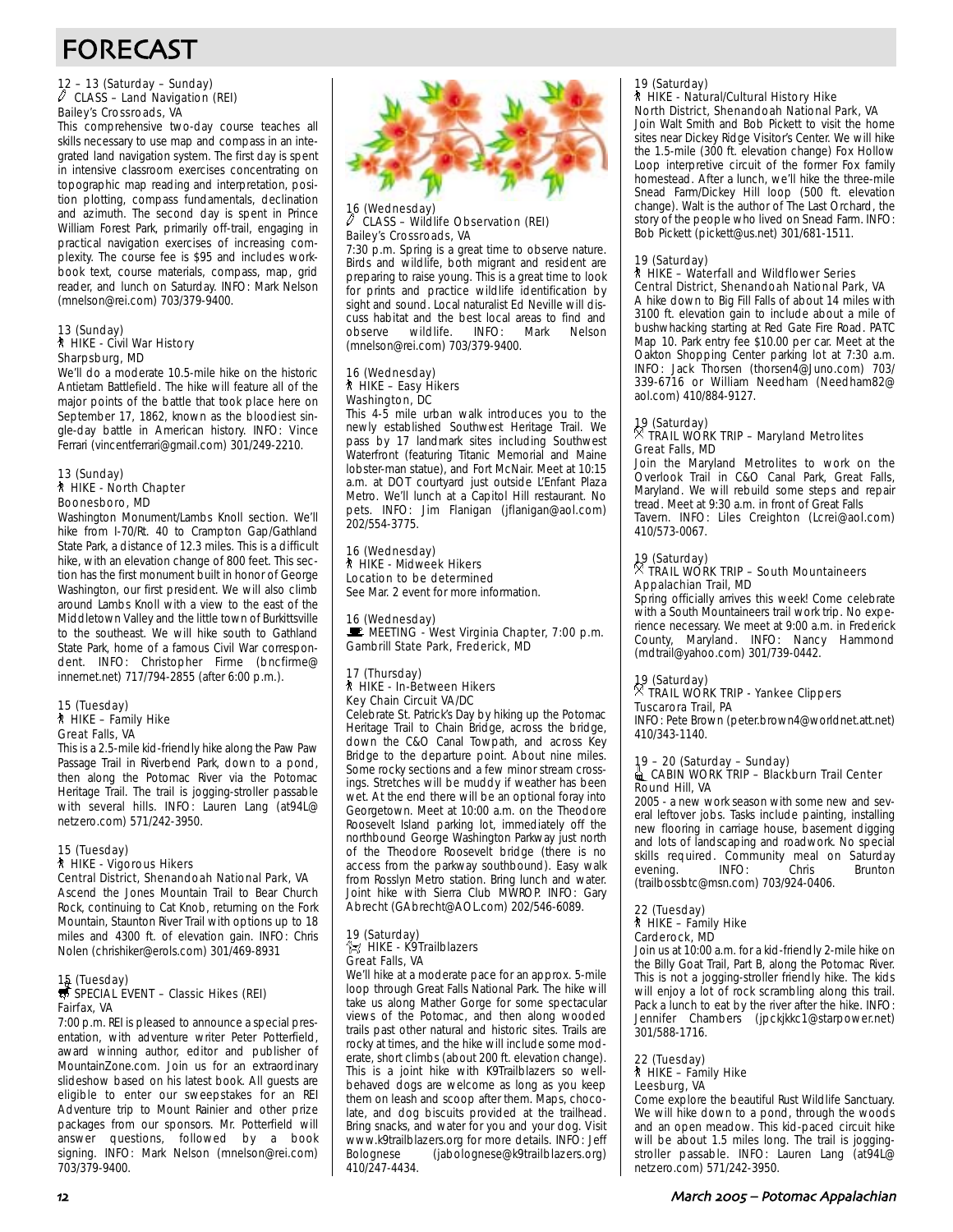## FORECAS

## 22 (Tuesday) ` HIKE - Vigorous Hikers North District, Shenandoah National Park, VA

Recall those Terwilliger vigorous hikes from the '90's? Here's your chance to repeat one. This loop starts on AT north to Elkwallow, then to Mathews Arm and looping south on the Knob Mountain Trail to climb Neighbor Mountain. About 18.5 miles and<br>4000 ft. climb. INFO: Chris Nolen ft. climb. (chrishiker@erols.com) 301/469-8931.

#### 23 (Wednesday)  $\sqrt[p]{C}$  CLASS – Backpacking 101 (REI) Bailey's Crossroads, VA

7:30 p.m. REI will take the mystery out of Backpacking as we share our knowledge in this show and tell session. We will cover backpacking essentials: choosing an internal or external-frame pack; selecting proper clothing; and the right footwear; and understanding the basic gear you need to reach your destination. INFO: Mark Nelson (mnelson@rei.com) 703/379-9400.

#### 23 (Wednesday) ` HIKE – Easy Hikers McLean, VA

The Easy Hikers will hike 4-5 miles in Turkey Run Park. There are some hilly stretches and a minor stream crossing. Meet at 10:15 a.m. in parking lot C-1, immediately to the left upon entering the park. Bring lunch and water. Directions: From the Beltway, take exit 14, the George Washington Parkway about two miles to the exit for Turkey Run Park. Also accessible from GW Parkway northbound. INFO: Gary Abrecht (Gabrecht@AOL.com) 202/546-6089. Cell on day of hike: 202/365-2921

23 (Wednesday) ` HIKE - Midweek Hikers Location to be determined See Mar. 2 event for more information.

### 23 (Wednesday)

 $\mathbf{E}$  MEETING – District Managers, 6:00 p.m.

#### 26 (Saturday) ` HIKE – Shenandoah History Central District, Shenandoah National Park, VA

Join Jack Reeder as he takes you back into some of the early history of the mountain people before there was a Shenandoah National Park. Some off trail bushwhacking required. Limited to the first 15 callers. INFO: Betsy Fowler (betsy.fowler@ngc.com) 703/556-3655.

## 26 (Saturday) ` HIKE – West Virginia Chapter North District, Shenandoah National Park, VA

Section 2, Gravel Springs Gap to Thornton Gap, 14.5 miles (23.5 km). INFO: Dave Jordahl (wvpatc@hotmail.com) 240/777-7741.

#### 26 - 27 (Saturday - Sunday) iCABIN WORK TRIP - Johns Rest Stanardsville, VA

More trim work this weekend and varnishing, and finishing work of all sorts. INFO: Charlie Graf (cagraf@aol.com) 410/757-6053.

## 26 - 27 (Saturday - Sunday) . TRAIL WORK TRIP - Cadillac Crew Front Royal, VA

The Crew will be repairing the tread and adding erosion control to a popular trail on the north end of East Massanutten Mountain. Bring water and a lunch for Saturday noon. Community dinner on Saturday night. Overnight at Rindt's house. INFO: Trudy Thompson (going2home2@yahoo.com) 703/ 938-3973 or Jon Rindt (jkrindt@shentel.net) 540/635-6351.

## 26 – 27 (Saturday – Sunday) . TRAIL WORK TRIP – North District Hoodlums North District, Shenandoah National Park

Come and join the Hoodlums on their annual "Irish" work trip. We'll be doing some spring clearing on various trail sections in the North District where work may still be needed; some clearing of limbs and hand sawing as well as chain saw work. Newcomers are always welcome. This work trip will be based at Range View Cabin. Come for the day, stay for the evening meal, camp out overnight in SNP - lots of options. Not a bad way to spend a weekend! We will meet at Piney River Ranger Station, MP 22 on Skyline Drive, at 10:00 a.m. on Saturday morning. INFO: George Walters (gjwalters @ starpower.net) 410/426-2724.

## 27 (Sunday) . TRAIL WORK TRIP – West Virginia Chapter Frederick, MD

Meet 10:00 a.m. at the Nature Center of Gambrill<br>State Park. INFO: Dave Jordahl State Park. INFO: Dave Jordahl (wvpatc@hotmail.com) 240/777-7741.

### 29 (Tuesday) a CLASS – Intro to Map and Compass (REI) Fairfax, VA

7:00 p.m. Join REI as we cover the basics such as symbols, triangulation, declination, and how to read terrain features. Participants are encouraged to bring their own compasses. INFO: Mark Nelson (mnelson@rei.com) 703/379-9400.

#### 29 (Tuesday) ` HIKE – Family Hike Centreville, VA

Come join us for a kid-friendly two-mile loop at Manassas Battlefield, Stone Bridge. This trail is jogging-stroller passable with a few log stairs. It includes fun boardwalks and a stretch along Bull Run. INFO: Anne Regan (anne.c.regan@verizon.net) 703/689-3883.

#### 29 (Tuesday) ` HIKE - Vigorous Hikers Central District, Shenandoah National Park, VA

From VA 600 follow the Hughes and Hannah Run to the AT south to the Cutoff to Corbin Cabin. Return via Indian Run and Corbin Mountain Trail. About 16 miles and 3500 ft. climb. INFO: Chris Nolen (chrishiker@erols.com) 301/469-8931.

#### 29 (Tuesday)  $\mathcal{L}$  MEETING - Shenandoah Mountain Rescue Group (Business meeting), 7:30 p.m.

## 30 (Wednesday) ` HIKE – Easy Hikers Arlington, VA

The Easy Hikers will hike from Barcroft Park to Bluemont Park on the Four Mile Run Trail and return by the W&OD Trail. Bring lunch and water. Meet at 10:15 a.m. at the Barcroft Recreation and Fitness Center parking lot. Directions: Take I-395 to the Shirlington exit, take S. Arlington Mill Dr. until ends at Walter Reed Dr., turn right onto Walter Reed Dr., go



1 short block, turn left onto S. Four Mile Run Dr. At second light turn left into parking lot at Barcroft Recreation Center. INFO: Dick Rogers (rogersrw@aol.com) 703/979-1270

#### 30 (Wednesday) ` HIKE - Midweek Hikers Location to be determined See Mar. 2 event for more information.

#### 31 (Thursday)  $\ell$  CLASS – GPS 101 (REI) College Park, MD

7:00 p.m. This is a high level view of how GPS (Global Positioning System) receivers work and the things that affect their accuracy. We will review the features available in consumer GPS receivers and how to choose a model based on your intended activities. We will also discuss batteries, water resistance, shock resistance and accessories. We will discuss software that is available to supplement GPS receivers, with an emphasis on mapping and waypoint management software. We will include software demonstrations. Finally, we will include a brief overview of online resources available to assist you in exploring this topic further. INFO: Mark Nelson (mnelson@rei.com) 703/379-9400.



#### 1 (Friday) (No fooling!) DEADLINE – (May) Potomac Appalachian Material due to editors 5:00 p.m.

All items for the next issue of the newsletter due. Send Forecast events to PA-Forecast@patc.net and all other articles to the editor at lindashannonb@mac.com. NOTE: Do not send photos or articles to headquarters. E-mail for address.

## 2 (Saturday) . TRAIL WORK TRIP – K9Trailblazers McLean, VA

K9Trailblazers has adopted Turkey Run Park (www.nps.gov/gwmp/vapa/turkey.htm) for our 4th year of participation in the Annual Potomac Watershed Clean up Day. It's our way of thanking the National Park Service for being so dog-friendly, and an opportunity to give something back to the environment. K9Trailblazers and their family and friends will clean up about 4 miles of trails and roads in Turkey Run Park, and about 2 miles of shoreline trail along the Potomac. Newcomers are welcome! Wear sturdy hiking boots with good ankle support, old clothes and bring work gloves, water and snacks/lunch. No children under 12, and children under 18 must be accompanied by a parent. Your well-behaved dog is welcome if you keep it with you, on leash, and scoop after it. However, past experience has been that most active dogs do not enjoy this event very much! But some dogs will do anything to be with their owners! If your dog is one of those, be sure to bring water, snacks and an extra leash so you can tie him to the tree. Visit www.k9trailblazers.org for more details. INFO: Pat Fuhrer (psfuhrer@k9trailblazers.org) 301/482-2468 or Jeff Bolognese (jabolognese@k9trailblazers.org) 410/247-4434.

## 2 (Saturday) . TRAIL WORK TRIP - Yankee Clippers Fayetteville, PA

Meet at US 30 and PA 233, at the parking lot for Caledonia State Park. Departure is at 9:00 a.m. sharp. INFO: Pete Brown (peter.brown4@worldnet.att.net) 410/343-1140.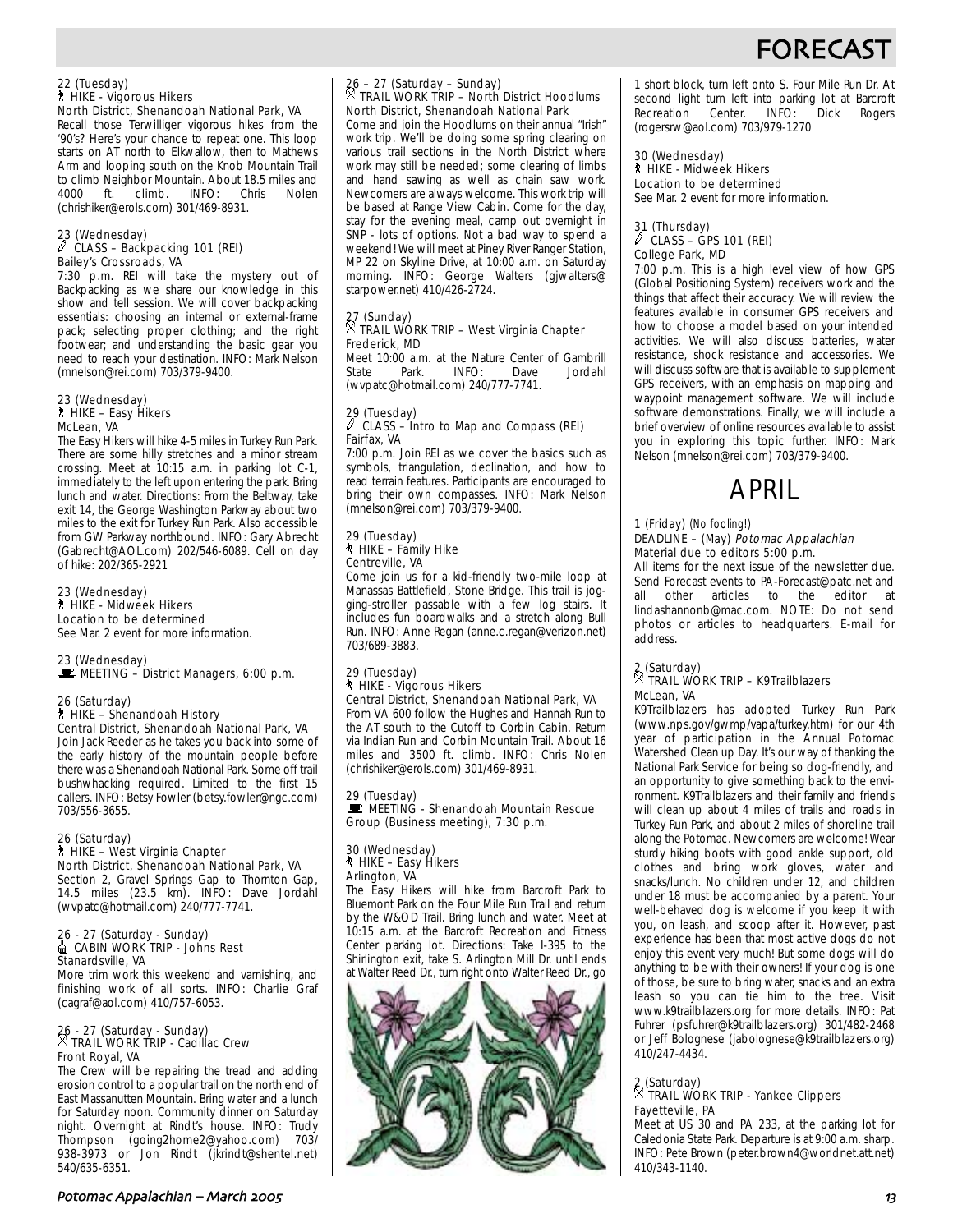# FORECAST

### 4 (Monday)<br>∥ CLASS – Backpacking 101 Vienna, VA

See ad on page 7 of this issue. 7:30 p.m. - 9:30 p.m. The BP101 class provides basic instruction in equipment selection and use, information and techniques to enhance safety and comfort, and Leave No Trace methods to protect our fragile backcountry environment. Includes an overnight backpacking trip accompanied by experienced instructors. Designed for persons 18 years and older who have no prior backpacking experience, as well as former backpackers seeking to update their skills. Instructional Weekend: Apr 9 - 10. Backpacking trip: Apr 30 - May 1. Fee: \$75.00 for PATC Members; \$95.00 for non-members. INFO: John Browne (TPBackpack@patc.net) 703/425-5645.

## 5 (Tuesday) ` HIKE – Family Hike Dickerson, MD

Join us on Sugarloaf Mountain at 12:00 p.m. for a 2 mile kid-friendly hike on the White and Blue Trails and then up to the summit of Sugarloaf. This is not a jogging-stroller passable hike. Please expect some steep climbs to the summit. Bring a picnic lunch to enjoy before the hike at the East View picnic area. INFO: Jennifer Chambers (jpckjkkc1@starpower.net) 301/588-1716.

#### 5 (Tuesday) ` HIKE - Vigorous Hikers North District, Shenandoah National Park, VA

A training hike takes the AT from Rt. 522 via Possums Rest then veers west to descend Lands Run Gap Trail for a 2-mile road walk and a climb to Jenkins Gap returning on the AT, 20 miles and 3500 ft climb. INFO: Chris Nolen (chrishiker@erols.com) 301/ 469-8931.

#### 5 (Tuesday)  $\mathbf{\mathbb{E}}$  MEETING - Trail Patrol, 7:30 p.m.

6 (Wednesday) ` HIKE - Midweek Hikers Location to be determined See Mar. 2 event for more information.

6 (Wednesday) MEETING - New Members (PATC), 7:30 p.m.

#### 9 (Saturday) ` HIKE – North Chapter Burkittsville, MD

Appalachian Trail Hike IX-Weverton Cliffs/Potomac section. We'll hike from Crampton Gap/Gathland State Park to the Harpers Ferry, WV ATC headquarters, a distance of 10 miles. This is a moderate hike, with an elevation change of 900 feet. This section of the AT is relatively flat on the ridge. After the view of the Potomac River from Weverton Cliffs we will descend off of the mountain and onto the C&O Canal Towpath, which will take us to the railroad/footbridge to get us across the river into Harpers Ferry. INFO: Christopher Firme (bncfirme@innernet.net) 717/794-2855, after 6:00 p.m.

## 9 (Saturday) . TRAIL WORK TRIP – Rock Creek Park Washington, DC

It is that time of year again. Join us for the first of many exciting trail work trips in Rock Creek Park. You won't believe what we're going to do this year. Meet at the Rock Creek Nature Center located south of the Military Road NW park entrance. 8:15 a.m. to Noon. INFO: Mark Anderson (dc.trails@verizon.net) 202/462.7718 or Ranger Ken Ferebee at 202/895-6221.

#### $\frac{9}{2}$  (Saturday) . TRAIL WORK TRIP – South Mountaineers Appalachian Trail, MD

Nature is waking up, and that means trail work is needed. Come join the South Mountaineers as we work on the AT and associated trails in Maryland. We meet at 9:00 a.m. in Frederick County. INFO: Nancy Hammond (mdtrail@yahoo.com) 301/ 739-0442.

#### 9 – 10 (Saturday – Sunday)  $\ell$  CLASS – Backpacking 101 Triangle, VA

This instructional weekend in Prince William Forest follows the introductory night (see Apr. 4 event listing). INFO: John Browne (TPBackpack@patc.net) 703/425-5645.

## 9 – 10 (Saturday – Sunday) . TRAIL WORK TRIP – Cadillac Crew Gainesboro, VA

The Crew will begin building a new trail that connects the Tuscarora Trail to the old Packhorse Road Trail through Sleepy Creek WMA. This new trail will ultimately be part of a loop trail including Shockeys Knob Shelter and High Rocks Trail. Bring water and a lunch for Saturday noon. Community dinner on Saturday night. Overnight at Brill cabin. INFO: Trudy Thompson (going2home2@yahoo.com) 703/ 938-3973 or Jon Rindt (jkrindt@shentel.net) 540/635-6351.

#### 11 (Monday)  $\ell$  CLASS – Leave No Trace Vienna, VA

See ad on page 4 of this issue. This indoor classroom course, combined with the later outdoor classroom (backpacking weekend) course is designed to enhance your understanding of Leave No Trace practices and ethics and to develop your confidence in teaching others about Leave No Trace. Through activities, field/classroom experience, and both formal and informal discussions, you will be challenged to develop your LNT skills and ethics. This is a fun class where all have a part in demonstrating the choices that can be made to minimize our impact on the land and our resources. It is hoped that graduates of this class will be willing to make LNT presentations to community groups when and if your schedule permits. INFO: Mark Holland (TPLNT@patc.net) 540/636-3639 (morning only).

#### 12 (Tuesday) ` HIKE – Family Hike Centreville, VA

Come out and see bluebells in full bloom. Bull Run Park has acres and acres of them and it is a real treat. We'll do a two-mile kid-paced hike on the Bull Run/Occoquan Trail. This hike is jogging-stroller passable, but there is usually some mud. INFO: Anne Regan (anne.c.regan@verizon.net) 703/ 689-3883.

### 12 (Tuesday) ` HIKE - Vigorous Hikers

Central District, Shenandoah National Park, VA Stony Man to Hawksbill loop of about 14 miles and 2800 ft. climb. View from the two highest peaks in the Shenandoah. Hike AT and scenic upper Whiteoak Canyon Trail and Passamaquoddy Trail. INFO: Chris Nolen (chrishiker@erols.com) 301/ 469-8931.

12 (Tuesday)<br>■ MEETING - PATC Council, 7:00 p.m.

#### 13 (Wednesday) ` HIKE – Easy Hikers Great Falls, VA

The Easy Hikers will hike 4-5 moderate miles in Great Falls Park, VA. Meet at 10:15 a.m. at the Visitor Center and bring lunch and water. Directions: Exit 44 from the Beltway, go west on Georgetown Pike (VA 193) 4.1 miles to light at park entrance. Turn right 1.1 miles to parking lot just past the Visitor Center. Sometimes an admission fee is charged. INFO: Shirley Rettig (shirley\_rettig@yahoo.com) 703/836-0147.

### 13 (Wednesday)

### ` HIKE - Midweek Hikers

Location to be determined See Mar. 2 event for more information.

### 13 (Wednesday)

**WEETING - Mountaineering Section, 8:00** p.m.

## 16 (Saturday) . TRAIL WORK TRIP – Maryland Metrolites Bethesda, MD

The Maryland Metrolites will work on the Cabin John Trail. We intend to rework some sidehill, which is too steep, and to fix some other trail conditions. Meet at the Cabin John Tennis Courts off Democracy Blvd at 9:30 a.m. INFO: Liles Creighton (Lcrei@aol.com) 410/573-0067.

### 16 (Saturday) . TRAIL WORK TRIP – South Mountaineers Appalachian Trail, MD

Quench your spring fever with a South Mountaineers trail work trip! We meet at 9:00 a.m. in Frederick County, Maryland. INFO: Nancy Hammond (mdtrail@yahoo.com) 301/739-0442.

### 16 (Saturday) . TRAIL WORK TRIP - Yankee Clippers Tuscarora Trail, PA

INFO: Pete Brown (peter.brown4@worldnet.att.net) 410/343-1140.

#### 16 – 17 (Saturday – Sunday)  $\widetilde{\ell}$  CLASS – Leave No Trace Shenandoah National Park, VA

See ad on page 4 of this issue. This outdoor classroom (backpacking weekend) course, combined with the indoor course (see April 11), is designed to enhance your understanding of Leave No Trace practices and ethics and to develop your confidence in teaching others about Leave No Trace. INFO: Mark Holland (TPLNT@patc.net) 540/ 636-3639 (morning only).

## 16 – 17 (Saturday – Sunday)<br>₩ SPECIAL EVENT – Family Weekend at Blackburn

#### Round Hill, VA

See article on page 7 of this issue. Join us this weekend for a gathering of PATC members – young and old alike. Send in your registration today. INFO: Jane Thompson (jayteehike@yahoo.com) 301/349-2496.

#### 17 (Sunday) ` HIKE – Sunday Hikers Harpers Ferry, WV

This is an ambitious hike of some 12.5 miles, with a total elevation gain of about 1,400 ft. Starting in Harpers Ferry, we'll head south, climbing Loudoun Heights and continuing to the Blackburn Trail Center. PATC Map 7. Volunteers will be needed to position cars at each end of the hike. INFO: Vince Ferrari (vincentferrari@gmail.com) 301/249-2210.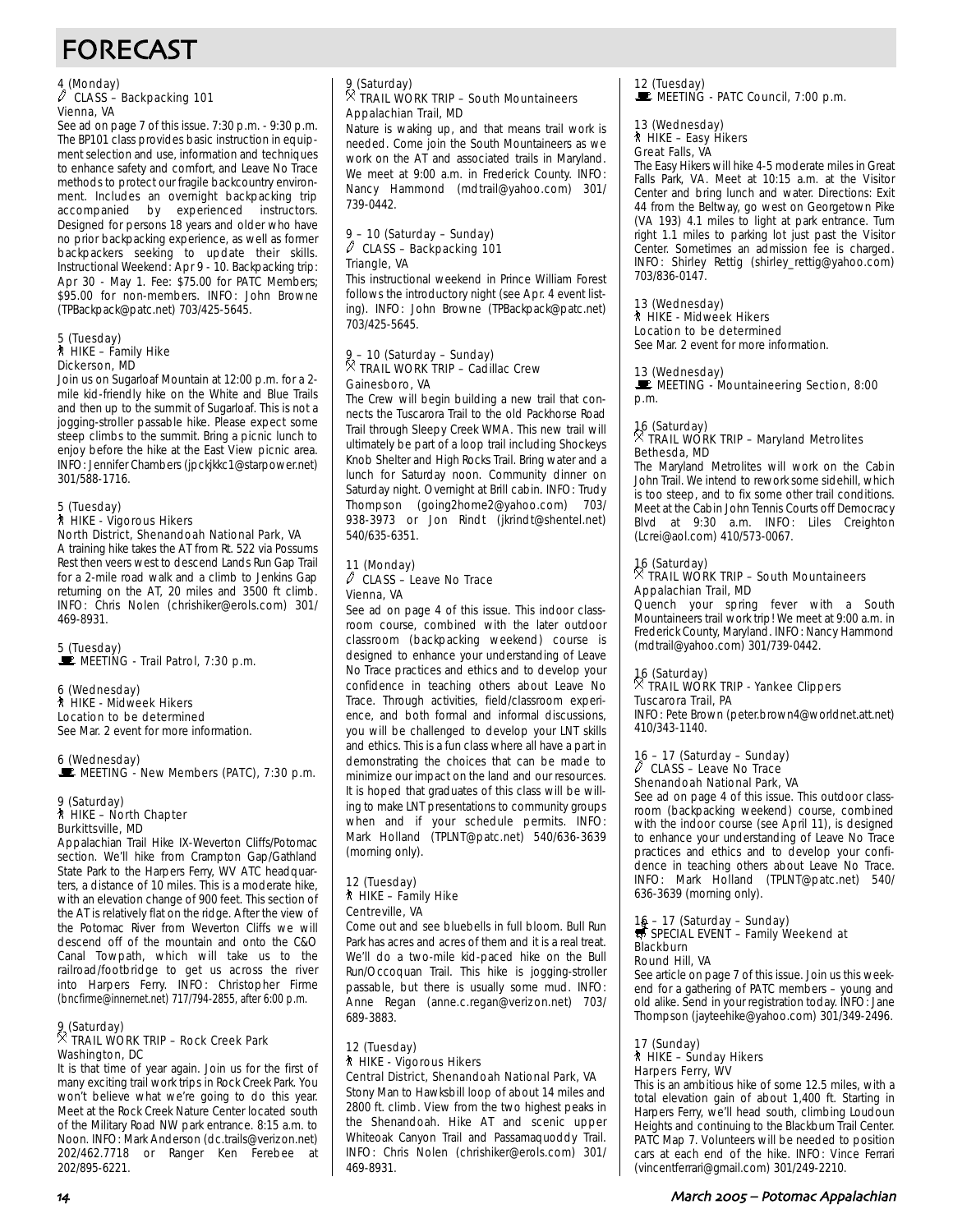#### 19 (Tuesday) ` HIKE - Long Distance Hike Front Royal, VA

REDBUD-III. The Third Annual Dogwood Memorial Hike, a 30-plus-mile loop around the Massanutten Mountains in George Washington National Forest, following the route of PATC's long distance hikes of a dozen years ago. This self-supported reprise will take us along the Massanutten East Trail, the Massanutten West Trail and the Tuscarora Trail to Elizabeth Furnace. The exact route is to be determined. INFO: Chris Nolen (chrishiker@erols.com) 301/469-8931 or Cliff Noyes (cliff.noyes@juno.com) 540/373-8267.

#### 20 (Wednesday) ` HIKE – Easy Hikers Dickerson, MD

We'll meet at 10:15 a.m. for this 5-mile hike with hills. Directions: I-270 north one exit beyond Father Hurley. Exit on Route 121. Turn right at the end of the exit ramp. Turn left onto Rt. 355 (Frederick Road) at the first light. Look carefully for the next turn left onto Comus Road. Follow Comus Road to the base of Sugarloaf Mountain where we will meet. Bring lunch and water. INFO: Margaret Chapman (MargtChapm@aol.com) 301/977-8988.

20 (Wednesday) ` HIKE - Midweek Hikers Location to be determined See Mar. 2 event for more information.

## 23 (Saturday) . TRAIL WORK TRIP – Rock Creek Park Washington, DC

Have you wanted to try out a trail work trip but didn't want to commit a whole weekend? Then come to Rock Creek Park. Our work trips are local and only last a half-day, leaving time to spend 3 hours picking up toilet paper at the local store. Meet at the Rock Creek Nature Center located south of the Military Road NW park entrance. INFO: Mark Anderson (dc.trails@verizon.net) 202/462.7718, or Ranger Ken Ferebee at 202/895.6221.

#### 23 – 24 (Saturday – Sunday) iCABIN WORK TRIP – Blackburn Trail Center Round Hill, VA

2005 - a new work season with some new and several leftover jobs. Tasks include painting, installing new flooring in carriage house, basement digging and lots of landscaping and roadwork. No special skills required. Community meal on Saturday evening. INFO: Chris Brunton (trailbossbtc@msn.com) 703/924-0406.

#### 23 – 24 (Saturday – Sunday)  $\ell$  CLASS – Chainsaw

Central District, Shenandoah National Park, VA Chainsaw Class at Pinnacles in SNP. 15-student limit. Priority is being given to those who need to renew certification. INFO: Liles Creighton (Lcrei@aol.com) 410/573-0067.

#### 26 (Tuesday) ` HIKE – Family Hike Laurel, MD

Join us at 10:00 a.m. for a kid-friendly 2-mile hike in the Patuxent Wildlife Research Refuge, a bird's paradise. We will hike the Cash Lake, Valley, and Fire Road Trail, which are jogging-stroller passable. After the hike, we can enjoy the National Wildlife Visitor Center. INFO: Jennifer Chambers (jpckjkkc1@ starpower.net) 301/588-1716.

## FORECAST Bill, Thanks for the Memories

I biography of Bill Wilcox published in a would like to add to Roy Newsome's fine recent issue of the *Potomac Appalachian.* In addition to his distinguished career in government, Bill Wilcox was one of PATC's great trail leaders of past years, participating in the club's trail-expansion era of the 1970s as well as Massarock and the summer work camps.

An avid backpacker in his early years in Pennsylvania, Bill joined PATC after he moved to Washington. He continued to hike and camp in the forests and on the AT. In 1978 he attended a weekend workshop and planning session at Elizabeth Furnace cosponsored by PATC and the George Washington National Forest. Bill was active on work trips during the historic era of trail construction under club Presidents Ray Fadner and Scott Johnson, when the club expanded from 405 miles of trails to 816 miles. Bill was elected to the club Council, but in 1983 he left PATC temporarily to serve two years in the Peace Corps.

Back in Washington, and now retired from government, Bill again took up trail work in PATC and served as manager of club-maintained trails in the Lee District of George Washington National Forest. In 1988, at another meeting at Elizabeth Furnace, Bill proposed the summer work projects lasting one and two weeks, called Massarock, which the club adopted in the national forest and later in SNP. With U.S. District Ranger John Coleman, he inaugurated the club's summer projects that built the 73-mile-loop Massanutten Trail. Bill helped re-fit the Northern Virginia Trail Center and con-

#### 26 (Tuesday) ` HIKE - Vigorous Hikers Hamburg, VA

We'll do a 15-mile circuit on Massanutten Mountain features an 1100-ft. bushwhack to the rocky top of Strickler Knob in the GWNF. INFO: Chris Nolen (chrishiker@erols.com) 301/469-8931.

26 (Tuesday) MEETING - Shenandoah Mountain Rescue Group (Business meeting), 7:30 p.m.

27 (Wednesday) ` HIKE - Midweek Hikers Location to be determined

## 30 – 5/1 (Saturday – Sunday) a CLASS – Backpacking 101 Location to be determined

This backpacking trip follows the previously listed class sessions. Limited to students enrolled in Backpacking 101 (see Apr. 4 event listing). INFO: John Browne (TPBackpack@patc.net) 703/ 425-5645. ❏

tributed its furnishings, envisioning it as a work camp for projects in the national forests.

Around the campfires, Bill gained a reputation as a storyteller, drawing from his sometimes comical experiences along the trails and among government leaders. When the trail crews stayed at Highacre and Glass House, friends recalled recently, he was always an early riser, taking to the trails or skiing past a window while others slept.

Bill served on the board of the American Hiking Society in Washington. During this period, he testified before congressional committees in support of funding for trails in SNP and the Western public lands. After moving to Arizona in 1991, he hiked and camped frequently in Mexico's rugged Pinecate Mountains and on remote desert ranges of the Southwest. In addition to the trail guide to Jamaica's Blue Mountains, he wrote a guide to pre-historic Indian sites in Arizona and a history of the Morman Lake Lodge. Recently, he gathered data on invasive plants of Arizona and was writing a guide to rail journeys in Mexico.

A memorial service was held in Scottsdale, Ariz., in which the club was represented. Friends recounted his varied accomplishments. As part of the "Greatest Generation of Americans," he came out of the Depression years of the 1930s and then flew 53 dangerous missions as a bombardier in World War II. He advanced to the highest ranks of government service, but always his best times were on the trails. ❏

*—Tom Floyd*

## Correction

In the February PA we listed Susan Nelson as Supervisor of Membership. As of January 2005 Georgeann Smale has held that title. We regret that error. ❏

| <b>CLUB 2005 CLOSING DATES</b> |
|--------------------------------|
| Memorial Day  Mon., 5/30       |
| Independence Day Mon., 7/04    |
| Labor Day  Mon., 9/05          |
| Columbus Day  Mon., 10/10      |
| Vienna Parade Wed., 10/26      |
| Veterans Day Fri., 11/11       |
| Thanksgiving  11/24-25         |
| Christmas  Fri., 12/23-31      |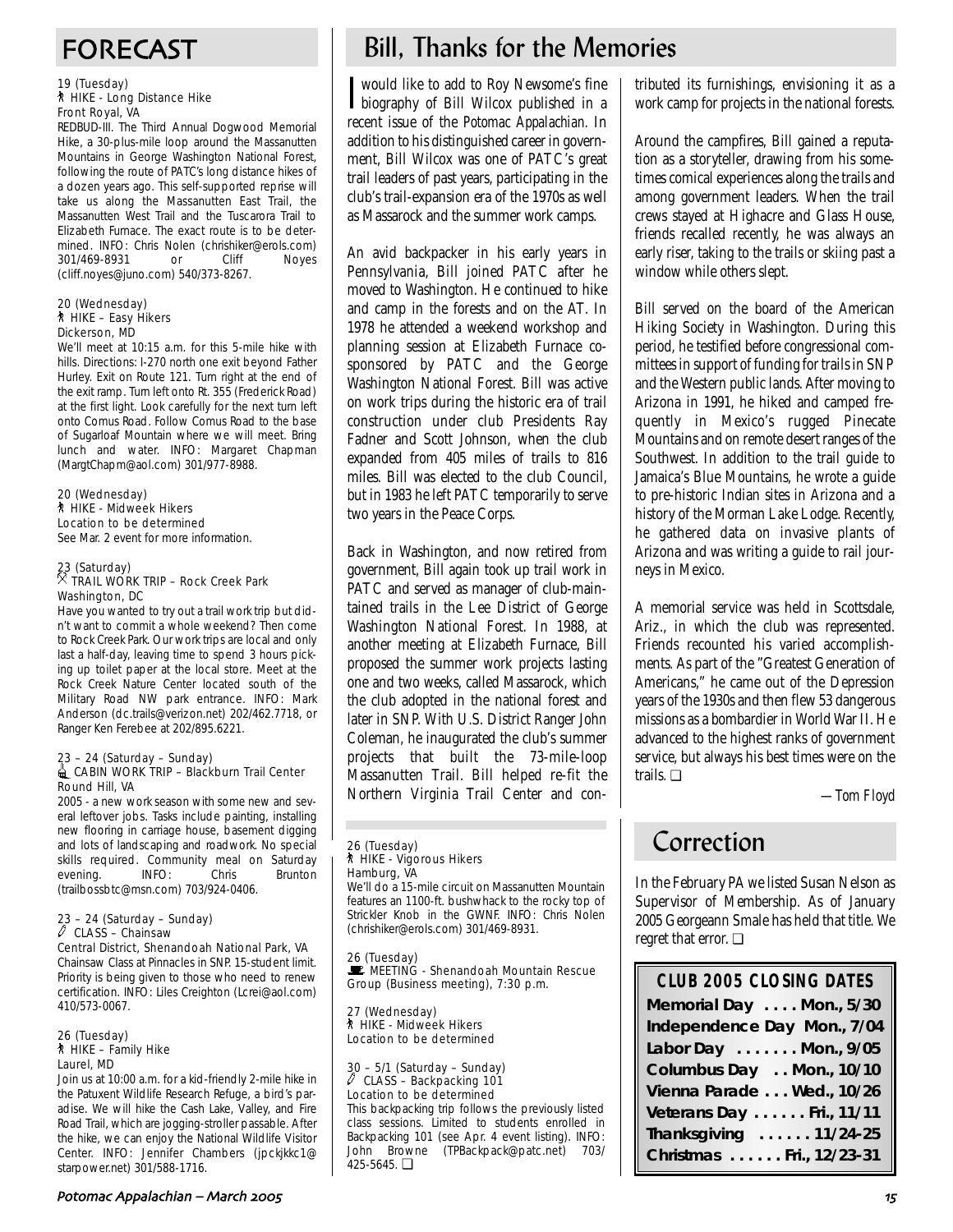# Big Mountain Shelter: A Well-Kept Secret

A well-kept secret is the new shelter on the<br>Tuscarora Trail. The shelter is located on Big Mountain thus Big Mountain Shelter was born. It is recently completed and useable. The shelter is located in the Cowans Gap area of the Buchanan State Forest. The shelter has a spring-fed pond about 100 yards west. Straying from the traditional log structure, it's fabricated using post-and-beam construction with wood siding and standing-seam roofing.

I'd like to relate one special weekend, Labor Day weekend. It started out slowly with Jim Peterson and I unloading all the framing lumber. With the aid of a grip hoist we unloaded two 500-lb. beams and the rest of the framing materials. If you have never experienced the use of a grip hoist, locate one and enjoy. Saturday, Sept. 4, Chris and Becky Miller, Jim Peterson and I cut tenons and chiseled out mortises all day long. Thought we'd never finish; 42 in all. I told Becky, we have a few more mortises to cut – if looks could kill; well, you know the rest. Then Sunday came and rein-



Volunteers working on mortising and tenons are front Al Black, left to right Becky Miller, Jim Stauch, Chris Miller, and back Peter Brown



forcements arrived – Jim Stauch and Peter Brown. We finished the mortises and tenons. With the help of the grip hoist we got the postand-beams in place. Monday the crew framed

and sheathed the roof. With the help of felt paper the shelter was dry. Essentially, you could sleep in the shelter without getting wet. A few more weekends and the shelter was completed in October. Chris and Becky will take over as overseers. A dedication is planned for early spring.

I would like to thank Jim Smith and Buchanan Forestry for making this project possible. Thanks to the Buchanan Forestry mainte-Photos by Jim Peterson

nance personnel, Paul Carper and Trevor for digging the

shelter footers and the privy vault, for leveling the site, and for removing all the brush and debris. I'd like to thank the Yankee Clipper Work Crew for cleaning the site, Ann Rochelle, Bob Creter, and Gene Lease. A special thanks to Scott Miller, Ken Mosbrook, and Merl Waltz for work done on the metal roof – looks great, guys. Thank you Earl Brown of Mercury Metal for supplying the roof at a reduced cost. Many thanks to Jim Peterson for the hours of paperwork and getting all the permits, as well as his help in construction. Many thanks to Chris and Becky Miller, Jim Stauch, Peter Brown, Corey Wenger, Chip Baker, and Peter Muscamp. I'd like to thank anyone that I may have forgotten. A special thanks to Jim Stauch, whom I met on the way to Quarry Gap Shelter, for encouraging me to join PATC and to give something back. THANK YOU, JIM. ❏

*—Al Black* 

### Book, from page 8

supporting the assumption that living conditions of the Blue Ridge in the 1930s were no different than those throughout the depression-era Virginia or southern United States in general. In fact, Corbin Hollow, the unfortunate "poster child," resembles numerous poverty-stricken communities of the time.

She also points out that other communities were forced to leave their homelands. The Tennessee Valley Authority, Fort A.P. Hill, and Great Smoky Mountains National Park are just three of the larger projects that caused similar personal turmoil.

The fact is, about 465 families were displaced by the establishment of the SNP. Among these families were nearly 465 different situations, desires, and attitudes. Some loved the opportunity to move into their first home with electricity and running water, while others hated leaving their homeland, and many others fell somewhere in between. In the same context, some residents were relatively rich, while others were relatively poor. Horning provides a tremendous wealth of information that enables the reader to better understand the lifestyles of these people and adds color to their lives, beyond the stones that are all that is left of the many generations of people who made the lands of the park their home and their lives. ❏

*—Bob Pickett*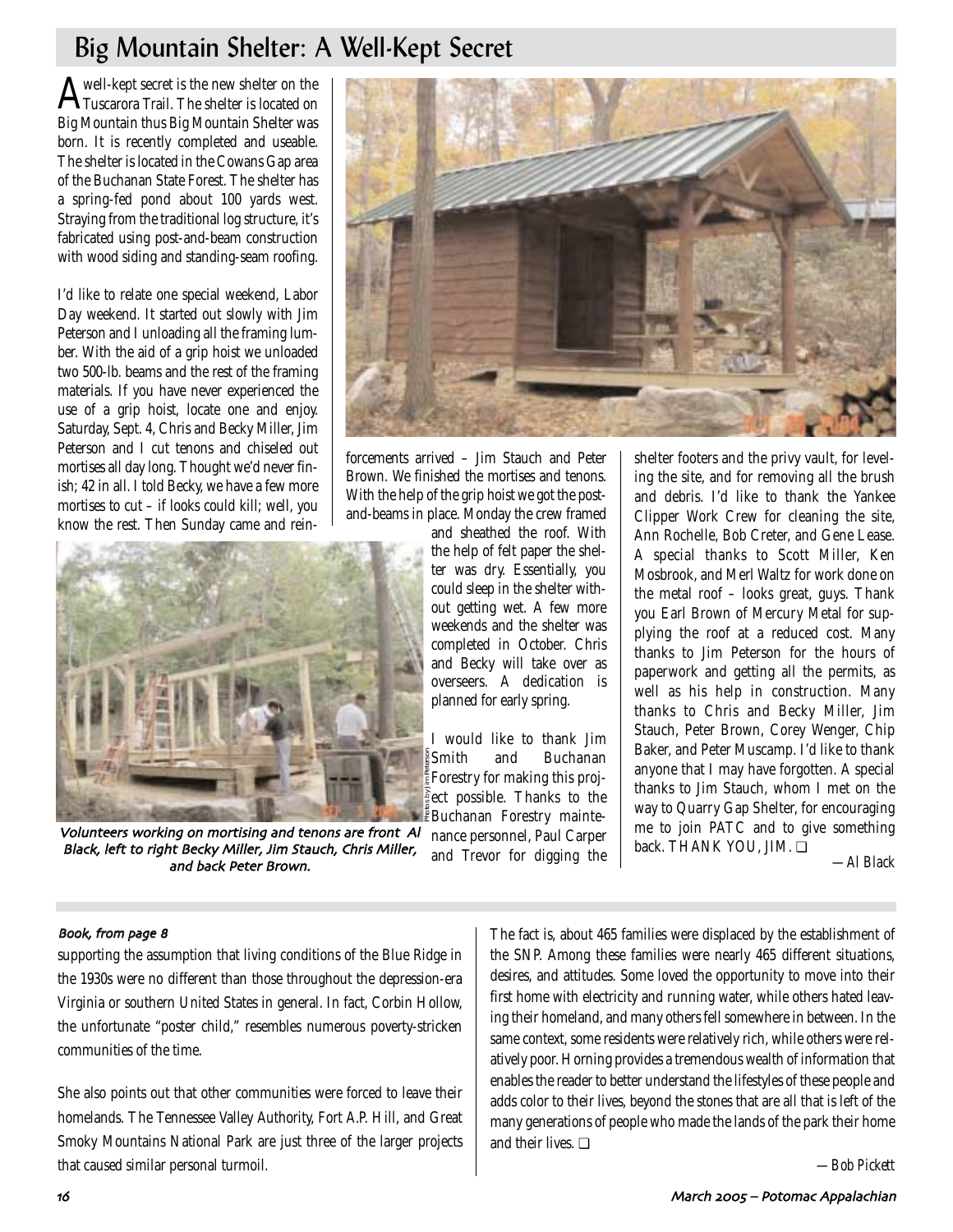# TRAILHEAD

 $\bigwedge$ s expected, due to weather and other factors, trail work in January<br>Was very limited. It is difficult to work frozen ground, and access is questionable at times. However, there are always a few dedicated volunteers who brave the conditions to clear blowdowns and other reported problems on PATC trails. A special thanks to those who ventured out while the rest of us stayed warm.

## **Annual SNP/PATC Trails Meeting**

The SNP and PATC trails managers held their annual coordination meeting on Jan. 29 at PATC Headquarters. The meeting was cochaired by SNP's Shawn Green and PATC's Supervisor of Trails, Liles Creighton. Some of the items of discussion follow.

Steve Bair, SNP backcountry manager, presented award plaques to a number of PATC volunteers who have made considerable contributions to trails, shelters, and cabins in SNP over the years. Those volunteers were Kerry Snow, Cliff Willey, Frank Turk, George Walters, Dick Dugan, Larry Linebrink, Pete Gatje, and Dan Dueweke. These awards are well deserved considering the dedication, management expertise, and many hours of effort they have spent helping maintain trails, shelters, and cabins.

A major trail project that will connect the new Old Rag Mountain parking lot to the Old Rag Ridge Trail is scheduled to start in spring 2006. The trail, 0.8 miles in length, follows some difficult terrain and will require heavy-duty construction due to the number of hikers who use the trail at this popular location. Dan Dueweke, district manager (DM) for this section, will be in charge of planning for this project. The trail construction may involve SNP trail summer crews, regular PATC trail crews, and special crews. This should be an interesting challenge, so look for announcements in the future.

The National Park Service, which includes SNP and ATPO/ATC, is required to record all projects requiring funding to be entered into a NPS standard database. Both SNP and ATPO/ATC have been working to come up with a suitable system that applies to trails. ATC surveyed 20 percent of the AT this year as part of a five-year plan. One of the difficulties is identifying what constitutes a trail deficiency and how it will be recorded and tracked as a funded project. Did you know that a waterbar is worth \$199? SNP staff will survey the side trails in the park. The information SNP and ATC collect has the potential for use by trail managers and overseers in planning and tracking future trail repairs, improvements, and relocations.

The National Park Service, National Forest Service, and ATC signed a memo of understanding (MOU) concerning chainsaw certification for use on Park Service, Forest Service, and AT lands. The MOU is an attempt to standardize certification and training requirements. SNP chainsaw trainers will use the standardized course for the April 23/24 class. Sawyers needing recertification will have to attend the full course. Certification information will be sent to ATC's Mid-Atlantic office which will issue cards. Under the MOU, sawyers are required to be trained in first aid and CPR. PATC, as well as other maintaining clubs, are working with ATC to address these new training requirements to minimize time and cost to volunteers. PATC is also working on a policy that applies to chainsaw use on PATC lands and trails other than that on Park Service, Forest Service, or AT trails which are covered by the MOU.



Hillary Nebhut and Emily Cook show older generation trail maintainers how to use a crosscut saw to remove a blowdown on Tuscarora;Overall Run Trail in SNP North District on a fine day in late December.

### **Younger Generation Is Ready**

As a follow up to "Year End Trip" in last month's Trailhead, Jim Tomlin was apprehensive about how much work would be accomplished when told two teenagers would be coming. He says he was completely off-base as Dave Nebhut's daughter Hillary and her friend Emily Cook did a TON of work all day with lots of energy and enthusiasm. Jim joked to Hillary and Emily that if the photo makes it into the *PA*, there will be at least 40 teenage guys volunteering for the next North District work trip.

## **District Manager Changes**

SNP North District trail managers have changed. Dick Dugan, North District side trails, is taking over for John McCrea as the DM for the AT in the North District. Peter Harris is replacing Dick as the DM for North District side trails. John says he will still be working in the district but work (day job) has limited the time available to manage the AT in the district. Thanks, John, for a job well done.

## **New Trail Ideas**

While some us are just waiting for better weather, others are thinking about new trails and trail relocations. Walt Smith, Tuscarora Central DM, is working with landowners and others to move the Tuscarora Trail off the road through Gore, Va., and along Route 50. He is also investigating a trail relocation on the north end of Sleepy Creek WMA due to problems with a new property owner on an old section of the trail.

Meanwhile, Jim Tomlin is contemplating a trail scouting trip on Great North Mountain, where the potential exists for a new 3-mile trail between the Halfmoon Trail trailhead and Long Mountain Trail. Since it would include a spectacular view from the white cliffs of Long Mountain and offer a a wide-vista viewpoint for hikers camping at Trout Pond Recreation Area, he thinks it would become a circuit hike along Halfmoon-Bucktail Cutoff-Long Mountain Trail. However, Jim says it is still in the "pipe dream" category, but fun to think about.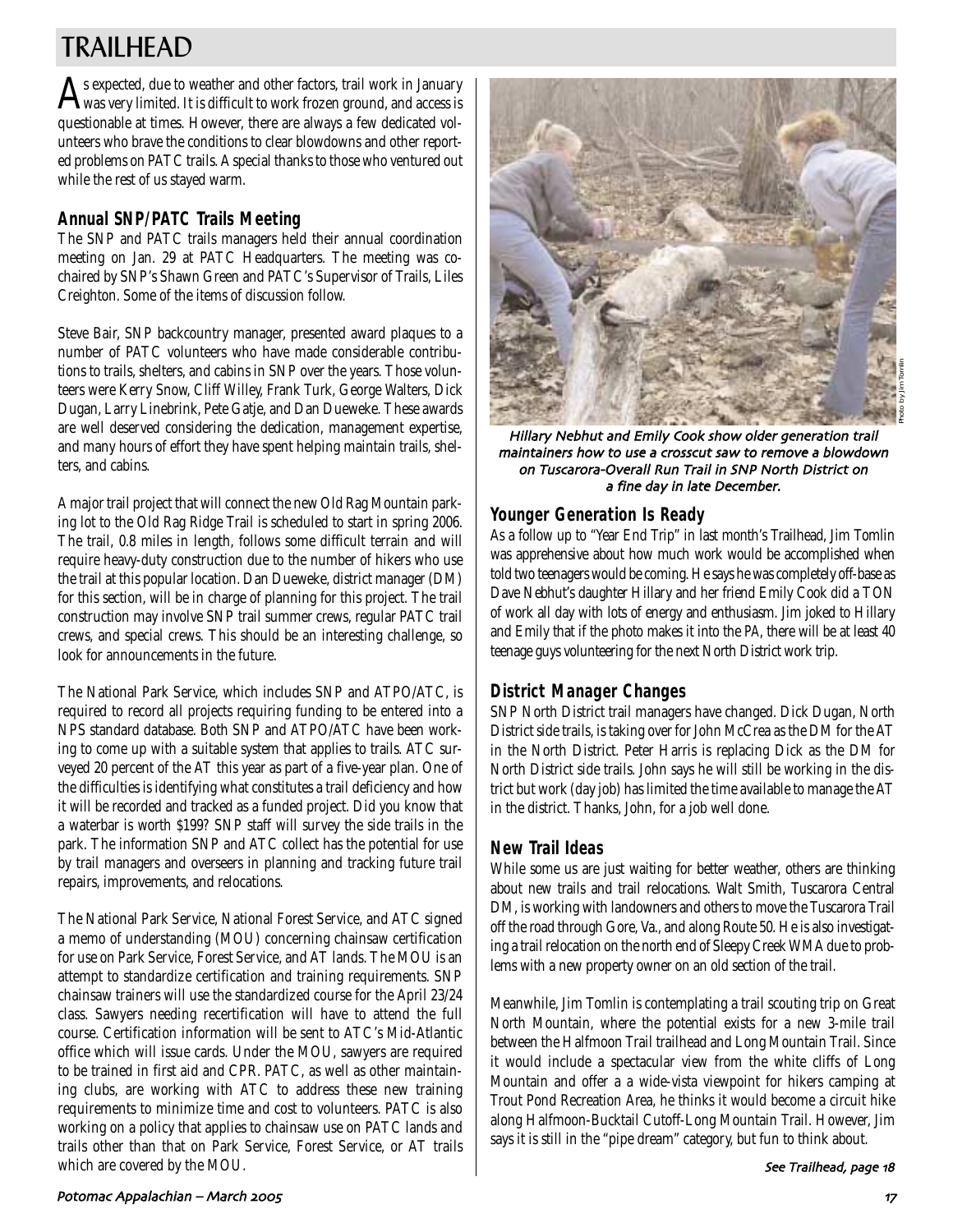### Trailhead, from page 17

## **Blue and White Ready to Break Out**

The Blue and White Crew will begin its 2005 season on March 5-6. The crew hopes to schedule the Annual SNP Central District AT "Sweep," if weather and Skyline Drive conditions permit. The crew schedule is posted at www.blueandwhitecrew.org. In a break from tradition, the crew will not sponsor the annual Trails Day Overseer Workshop this season. They'll be back in 2006 in grander fashion.

## **Join a Trail Crew!**

PATC members wishing to find out what volunteer trail work is about should consider joining a trail crew on a work trip. Why volunteer? You will learn about how trails you enjoy hiking are built and maintained. You will also meet others who enjoy the outdoors and, hopefully, get satisfaction from contributing your time and effort to a worthwhile cause.

In addition to the weeklong SNP and Massarock summer crews, PATC has a number of regular trail crews who schedule monthly or twicemonthly work trips usually March through October. Some crews work

### Tectonics, from page 6

The central and southern Appalachians were formed by the collision of the African plate with the combined Eurasian and North American plates in the Allegheny orogeny in the Permian period, about 250 million years ago. This was the final uplift of the Blue Ridge Province. The supercontinent Pangea did not stay together long, by geologic standards. Northern and southern continental landmass groupings first opened to create the Sea of Tethys about 200 million years ago (Tethys was the sister and consort of Oceanus, the Greek god of the ocean; in keeping with the Iapetus tradition, both were titans.) With Europe and North America formed the northern Laurasia, and South America, Africa, India, Australia, and Antarctica formed the southern Gondwanaland (remember Wegener). And then the erosion began yet again, ultimately revealing what we now see, the 1.2 billionyear-old plutonic core surrounded by the magmas and sediments that are the inferred evidence of a complex history.

It is beyond our capacity as ephemeral transients to truly comprehend the time frames

Tails from the Woods by George Walters **POTOMAC APPALACHIAN** 



on Saturdays while others work both Saturday and Sunday and stay overnight near the work site. Each crew is unique in terms of its social structure, management style, and organization. You may want to work with several crews to find one that you feel most comfortable with. Below is a list of some of the PATC trail crews and their areas of interest. Work trips are announced in the Forecast section of this monthly publication. Pick a crew, contact the person listed for information, and enjoy the opportunity. Yankee Clippers: Pennsylvania trails South Mountaineers : Maryland trails Blue and White Crew: SNP Central District trails Hoodlums: SNP North District trails Acme Treadway Co.: Roving trail crew Cadillac Crew: Roving trail crew Stonewall Brigade: Great North Mountain trails Rock Creek Filibusters: D.C. Rock Creek Park trails

Please send any interesting tale, technical advice, individual or group accomplishments, and trail maintenance questions to Trailhead, c/o Jon Rindt, 621 Skyline Forest Drive, Front Royal, VA 22630 or to jkrindt@shentel.net. ❏

> that encompass the geologic events that have created our small corner of the earth. It is only when an irresistible geologic force meets an immovable geologic object and cataclysm results that we take note. But one can stand atop Old Rag Mountain and imagine what has happened and seek to understand where we may fit in. Or maybe we have it all wrong and there is something obvious that we have missed. Only geologic time will tell. And we will therefore never really know. ❏

> > *—William Needham*

| (UPS-440-280) ©2005, Potomac                 |
|----------------------------------------------|
| Appalachian Trail Club, Inc.                 |
| Published monthly by the Potomac             |
| Appalachian Trail Club, 118 Park Street,     |
| S.E., Vienna, VA 22180.                      |
| Periodical class postage paid at Vienna, VA. |
| Postmaster: send address changes to:         |
| Potomac Appalachian Trail Club, 118 Park     |
| Street, S.E., Vienna, VA 22180               |
| Subscription: (Free with PATC member-        |
| ship) \$6.00 annually; \$.70 single copies.  |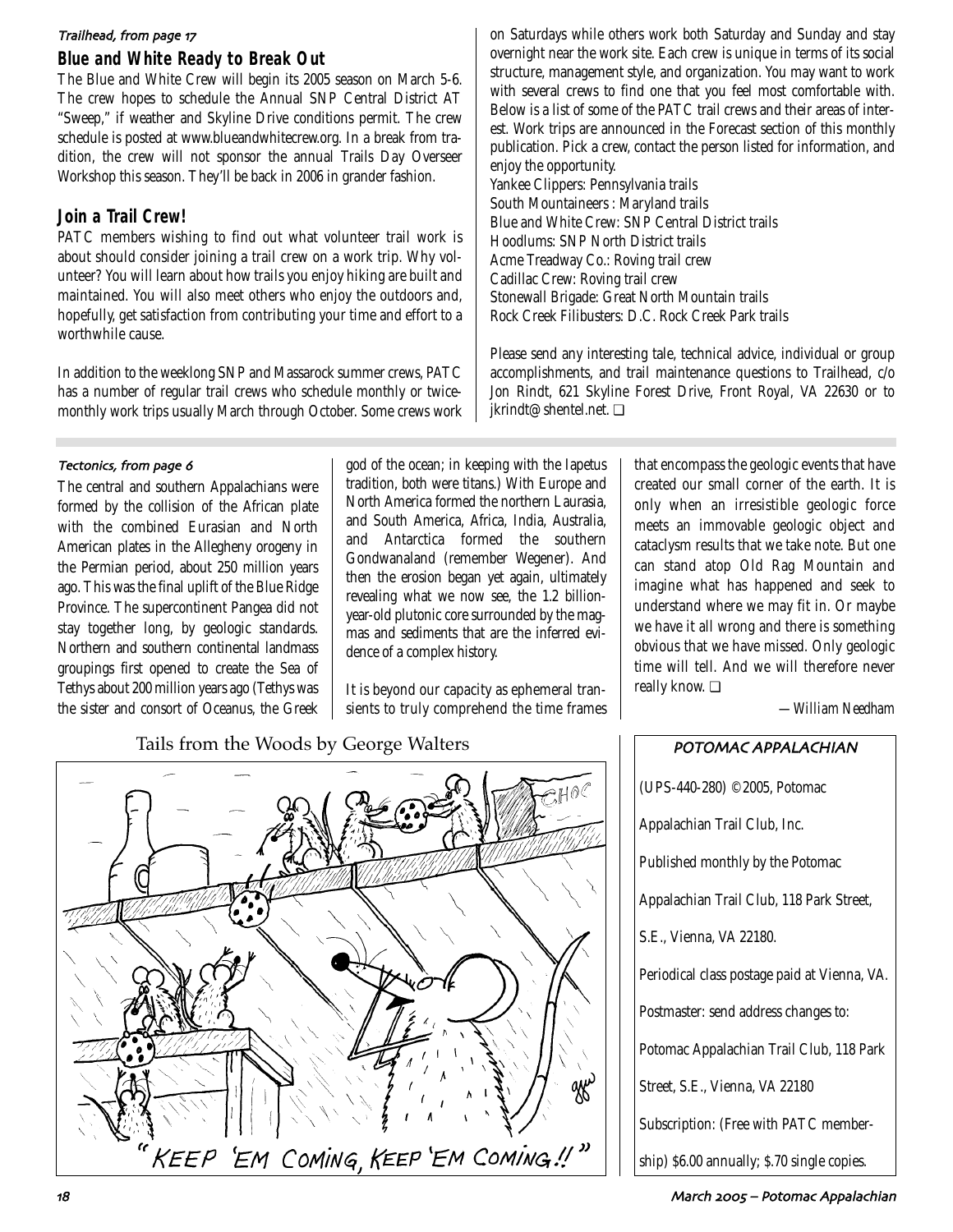# VOLUNTEER OPPORTUNITIES

## HEADQUARTERS COMMITTEE

**WANTED: CHAIR AND MEMBERS FOR HEADQUARTERS COMMITTEE.** Ideal candidates include people with experience in commercial construction, office planning, or building maintenance. Contact Mel Merritt, PATC Supervisor of Facilities, (nanmelmerritt@comcast.net) 410/703-6372.

## WATER-QUALITY MONITORING PROJECT

PATC owns 35 parcels of land that are five acres or larger in size. As part of the Forest Management Plans for these tracts, biological inventories are being conducted. Such inventories will include water-quality monitoring of the perennial streams. This monitoring will consist of netting bottom-dwelling larvae and insects and using standard field guides to determine their identity. From this, water quality can easily be deduced.

The club needs volunteer monitors interested in participating in these studies. Training will be provided through the Audubon Naturalist Society, and all materials will be supplied. It is anticipated that volunteers will be organized in teams and should expect to spend two days in each the spring and summer conducting the stream collections and identification.

If you are interested in learning about the water-quality monitoring program, training can be undertaken at various times during the late winter months. You are welcome to participate in the training and then decide if you want to join the monitoring team. For more information, please contact Bob Pickett, club naturalist, (pickett@us.net) 301/681-1511.

## LOST AND FOUND

## FOUND:

Black Deutschland running shoes found at Highacre in October 2004.

Thin frame eyeglasses found at Michener Cabin November 2004.

Winnie the Pooh satchel, Fabiano hiking boots, and Timberland hiking boots found at Cliff's House January 2005.

These items can be claimed at PATC headquarters. Please call Pat Fankhauser at 703/242-0693, Ext. 17 to identify them.



Notices are published free of charge for PATC members only. PATC cannot vouch for any of the advertised items. No commercial advertisement or personal notices unrelated to hiking will be accepted. Deadline for inclusion is the first day of the month preceding issuance of the newsletter. Notices will be run for three months, at the discretion of the editor, unless we are otherwise advised. ❏

## TRAIL OVERSEER DISCOUNTS

PATC OVERSEERS GET DIS-COUNTS from the following merchants who support our volunteer programs: Blue Ridge Mountain Sports (Charlottesville, Tidewater) – 20%, Hudson Trail Outfitters (Metro D.C.) – 15%, The Trail House (Frederick, Md.) – 15%, Casual Adventures (Arlington, Va.) – 10%, Campmor (mail order via PATC HQ) – 10%, Weasel Creek Outfitters in Front Royal – 10%, and The Outfitter at Harpers Ferry – 15%. Check the back page of the PA for the latest trail, cabin, and shelter overseer opportunities. All PATC members receive a 10% discount from Blue Ridge Mountain Sports. Be sure to have your membership ID or overseer ID ready when you shop.

## FOR SALE

BICYCLE TRAILER, Burley D'Lite, in good condition. \$175 OBO. Located in Rockville, MD. Contact Al Taylor (alt@ieee.org).

## FREE TO GOOD HOME

Need some boots? Have an extra tent? Looking for a hiking buddy? The Swap Meet might be just the place to start your search. Send your queries to PA@PATC.net.

## HIKING PARTNERSHIPS

LOOKING FOR SOME WOMEN TO HIKE WITH: Are you interested in hiking sections of the AT – mostly by slackpacking, dayhiking, and occasional overnight? I've finished about half. Let's compare notes. INFO: Stacy (dslabare@corlink.com) 304/358-3154.